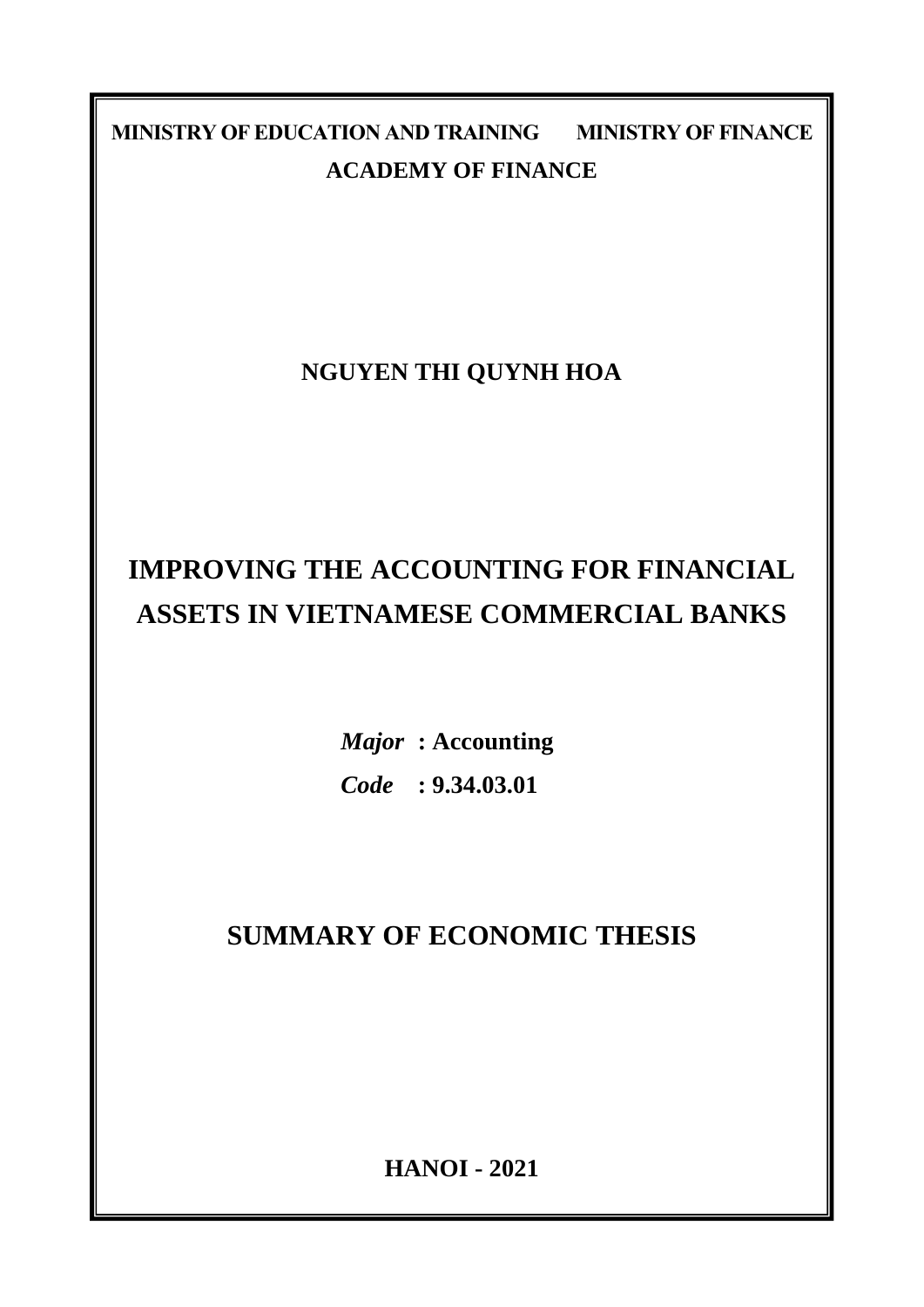| The dissertation has been completed<br>at The Academy of Finance                                                                                             |  |  |  |  |  |  |  |
|--------------------------------------------------------------------------------------------------------------------------------------------------------------|--|--|--|--|--|--|--|
| <b>Supervisors: 1. Assoc.Prof. Dr. Mai Ngoc Anh</b><br>2. Assoc. Prof. Dr. Nguyen Thi Hong Nga                                                               |  |  |  |  |  |  |  |
| <b>Reviewer 1:</b>                                                                                                                                           |  |  |  |  |  |  |  |
| <b>Reviewer 2:</b>                                                                                                                                           |  |  |  |  |  |  |  |
| <b>Reviewer 3:</b>                                                                                                                                           |  |  |  |  |  |  |  |
| The dissertation will be defended at the Approval and grading<br>of the dissertation at the Academy level, the Academy of Finance<br>At hour date month year |  |  |  |  |  |  |  |
| Dissertation can be found at the National Library<br>and the Library of the Academy of Finance                                                               |  |  |  |  |  |  |  |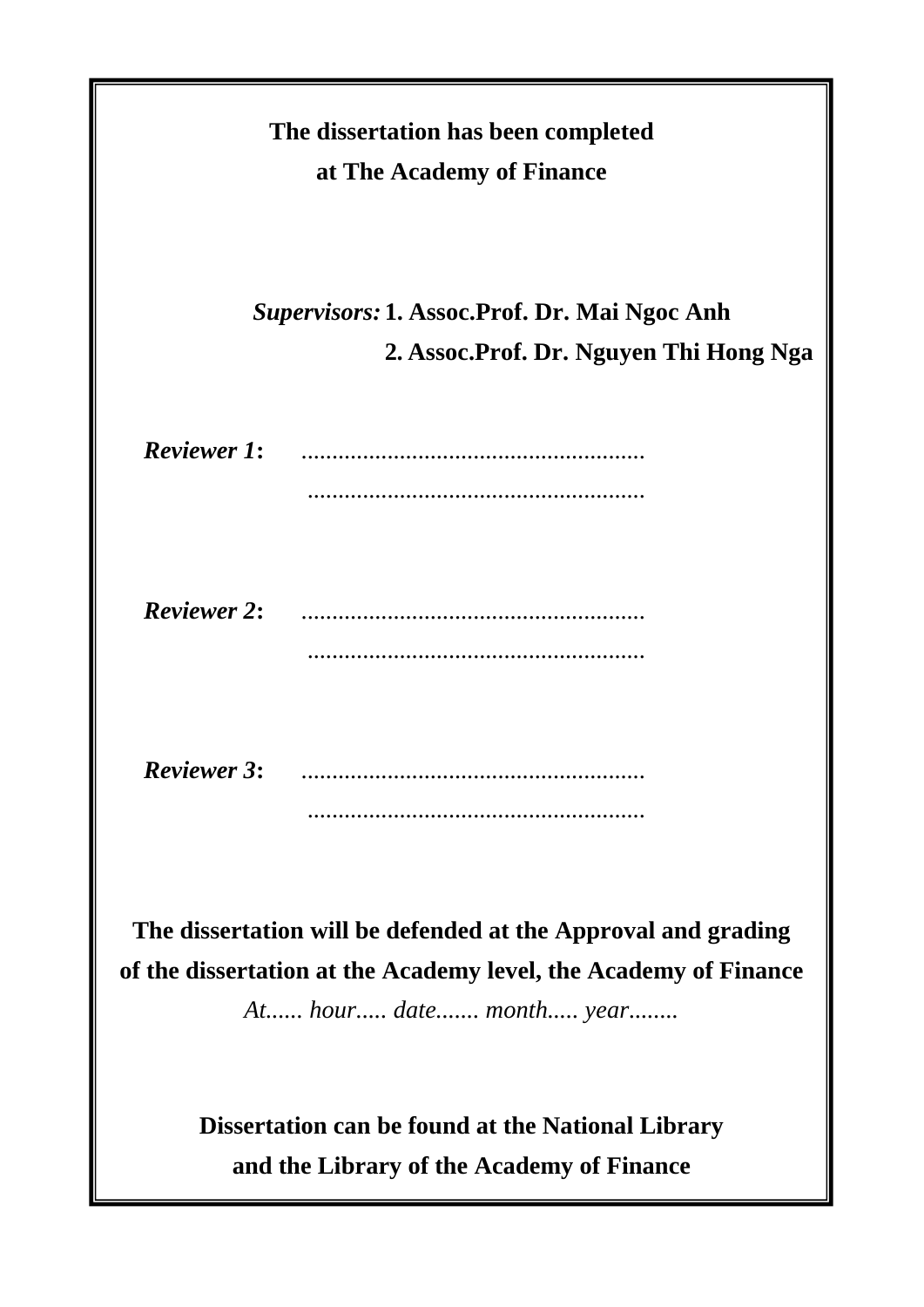#### **INTRODUCTION**

#### **1.1. Reasonale**

In economic integration, in order to survive and develop in a fiercely competitive business environment, commercial banks' managers need to have knowledge and especially, information: information about the bank itself and information about competitors.

For banks and financial institutions, the core service has always been lending with revenue and interest expenses always accounting for the majority of the bank's total revenue and expenses. Appropriate measurement, recognition and presentation of information related to this activity in the Bank's Report plays a key role in the transparency of financial information, serving the needs of its users.

Research on accounting for bank's credit operation, especially in accordance with international standards, leads the candidate to a more general concept of financial assets. Through the process of research, the candidate realized that accounting for financial assets is actually one of the main tasks of the accounting system at banks and similar financial institutions, and quality of accounting information depends significantly on classification, measurement and recognition of financial assets. Meanwhile, the accounting for financial instruments in general and financial assets in particular at Vietnamese commercial banks is still inadequate and different from international accounting standards. Recent assessment reports of international financial institutions also show that the main limitation of VAS and current regulations for the banking sector lies in financial instruments and the concept of fair value.

From the above issues, it can be seen that the improvement of the accounting for financial assets in Vietnamese Commercial Banks in accordance with international standards and practices, ensuring the true and fair financial information of these institutions is meaningful both theoretically and practically. This is the reason for the PhD candidate to decide to choose the topic for the doctoral thesis is *"Improving the accounting for financial assets in Vietnamese Commercial Banks".* **1.2. Relevant researches**

A summary of the results of relevant researches shows:

*First,in terms of financial asset classification.* Some researches based on the characteristics of the instrument and the purpose of holding to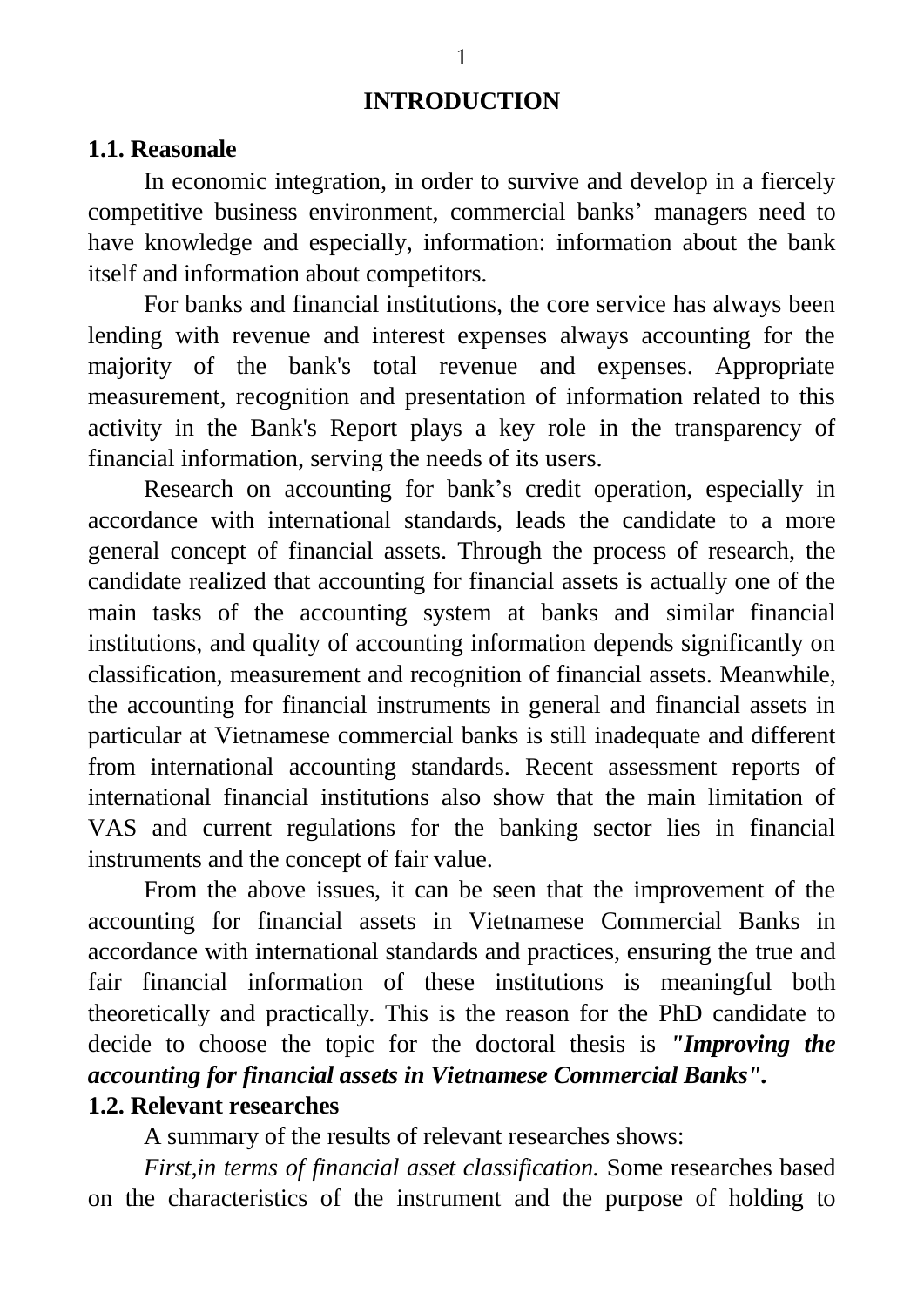classify the financial assets while the commercial banks often manage the portfolio of assets at a higher level of synthesis of the business model. Some researches have mentioned the criteria of business model when classifying financial assets as well as recognized the confirmation of this classification criteria but in general none of research has gone into in-depth analysis to highlight the advantages and disadvantages of the classification criteria in relation to measurement and disclosure.

*Second, in terms of financial asset measurement.* Some researches studied only a small area such as credit risk provision accounting for loans or accounting for derivatives and securities investment activities. Therefore, there is almost no mention on basic concepts for the formulation of accounting methods of financial instruments, for example the values used to serve as the basis for the measurement of financial assets.

Some researches discuss the values used in measuring financial instruments in addition to the original cost, such as fair value. However, the definition, principles and techniques of determining the fair value have not been specifically discussed. In addition, fair value is not the only value that appropriately measures financial instruments, there are still other values such as amortised cost. In such researches, the authors do not have specific interpretations of the nature and determination of the amortised cost.

The other researches are mainly focused on the financial instruments of businesses in general, so there is almost no mention of specific instruments in the banking sector.

*Third, in terms of financial asset recognition*. Measurement and recognition are two issues that have correlation, so the said above measurement limitations will entail limitations on recognition. In addition, the timing of recognition is also one of the important factors in the financial asset recognition process. In the above researches, the timing of recognition has not been discussed thoroughly but almost only refers to the recognition at trade date. While financial asset is a specific asset that sometimes at the trade date, legal procedures for transferring ownership of assets may not be completed, it is necessary to have regulations on the time of recognize the asset in these cases.

*Fourth, in terms of financial asset impairment.* Most of the domestic researches related to financial instruments in general and financial assets in particular in Vietnam so far were carried out relatively long time ago. The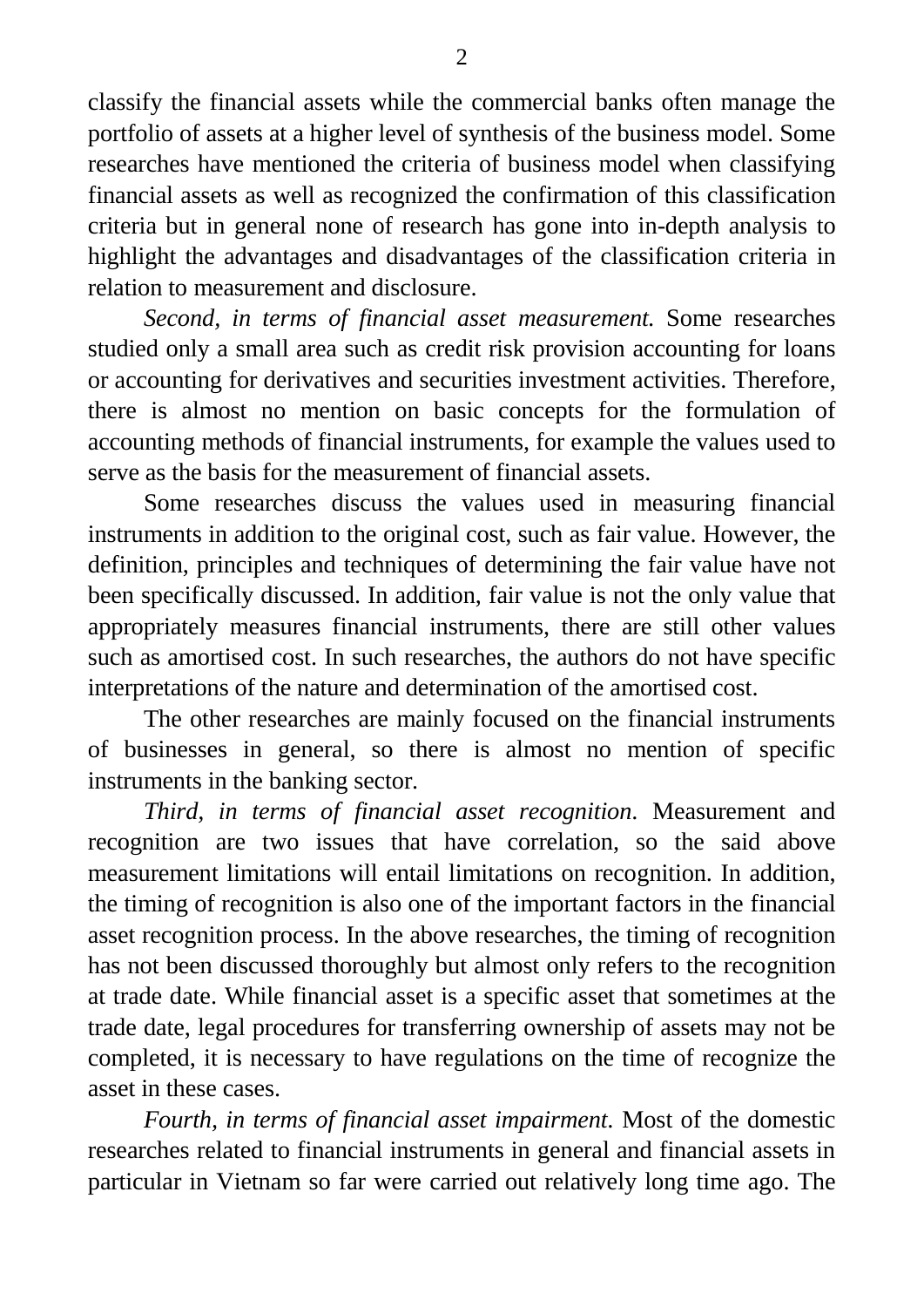impairment of financial assets has barely been addressed in a clear and comprehensive way. Especially credit risk provision is determined under model of incurred credit losses which is considered as too little and too late credit losses model. With overseas researches, the study focuses on demonstrating that the expected credit loss model yields more useful information in measuring and recognizing expected credit losses in the future than explaining the nature of the model and how credit losses are determined when applying the model.

*Fifth, in terms of presentation and disclosure of information.* Presentation and disclosure of information result mainly from the process of classifying, measuring, recognizing and provisioning for losses. Limitations of the above elements of the accounting process will lead to limitations of the presentation and disclosure of information.

Based on the analysis of the results of previous researches, PhD candidate believe that related to the financial asset accounting applied to Vietnamese Commercial Banks including classification, measurement, recognition, impairment, presentation and disclosure, there are still aspects need to be studied and improved.

#### **1.3. Research objectives**

The main research objective of the thesis is to study the theory of accounting for financial asset and current practices of financial asset accounting at Vietnamese Commercial Banks.

#### **1.4. Research Questions**

Based on the research objectives, the main research questions of the thesis include:

**Question 1:** The theory of accounting for financial asset in commercial banks?

**Question 2:** The legal framework and the current practice of financial asset accounting in Vietnamese commercial banks?

**Question 3:** What are the solutions to improve financial asset accounting after clarifying the answers to the problems raised in Questions 1 and 2?

#### **1.5. Subjects and scope of thesis**

### *1.5.1 Subjects of thesis*

The research thesis on financial asset accounting at Commercial Banks of Vietnam covers the basic issues of accounting: Classification,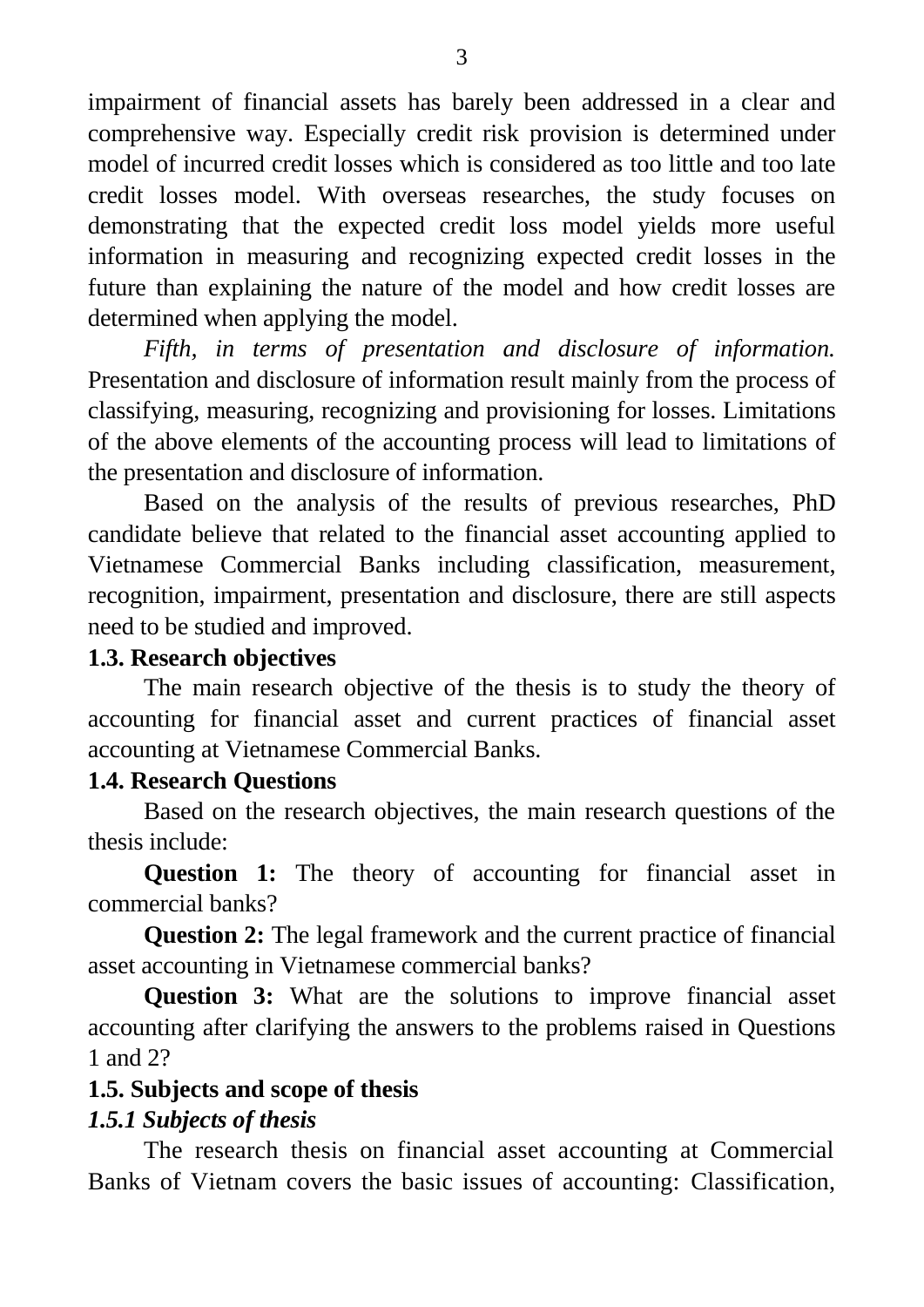measurement, recognition, impairment, presentation and disclosure of information on financial assets.

#### *1.5.2. Scope of thesis*

- Scope of research content: theoretical basis and practice of financial asset accounting in Vietnamese commercial banks including: classification, measurement and recognition, impairment, presentation and disclosure of information. The thesis will analyze the current accounting principles and methods that are applied to commercial banks, raising recommendations and proposing solutions to improve the quality of accounting information.

Since embedded derivatives and derivatives for hedging purposes are a types with saparate accounting methods, within the scope of the thesis, the PhD candidate only study the accounting for derivatives for speculation, not for hedging.

- Scope of research space: Out of 35 commercial banks including 4 commercial banks owned by the state and 31 joint stock commercial banks, this thesis focuses on 30 banks because 4 banks do not publish financial statements and 1 bank only publishes balance sheets and reports results business without publishing financial statements.

- Scope of research time: The thesis uses accounting data as well as the published accounting policies of 30 Vietnamese commercial banks in 2019.

#### **1.6. Research methodology:**

The thesis has used methods of analysis, investigation, survey, grouping, expert opinion ...

#### **1.7. New contributions of the thesis**

The new contributions of the topic can be analyzed in a number of aspects in both theoretical and practical meanings.

#### **1.8. Structure of the thesis**

In addition to the premeditation, conclusions, the list of published researches of the PhD candidate, the list of references, the thesis consists of three parts:

*Chapter 1:* The theoretical basis for financial asset accounting at commercial banks.

*Chapter 2:* The practice of accounting for financial assets at Vietnamese Commercial Banks .

*Chapter 3:* Solutions to improve financial asset accounting at Vietnamese Commercial Banks.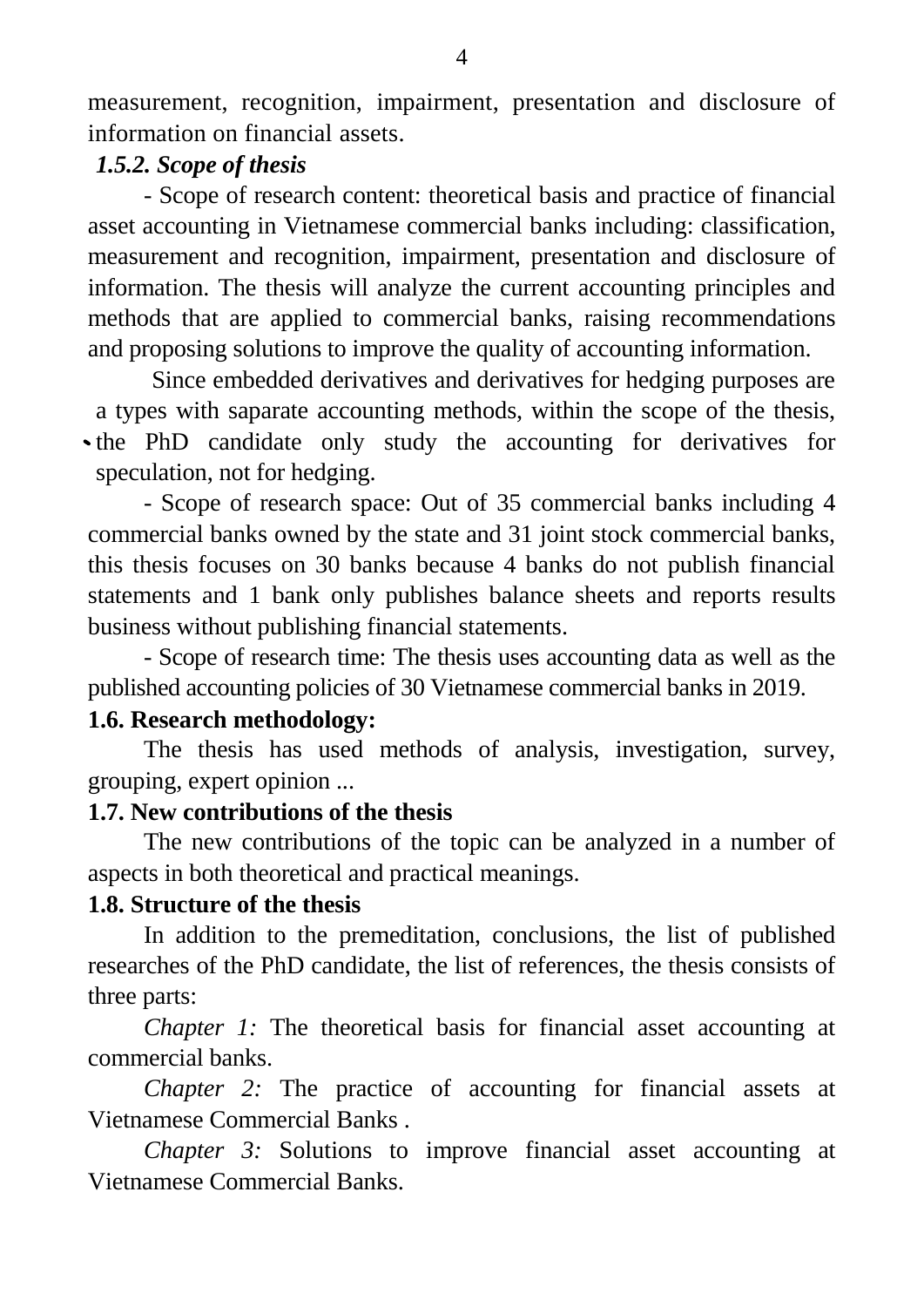#### **Chapter 1**

# **THEORETICAL BASIS FOR FINANCIAL ASSET ACCOUNTING AT COMMERCIAL BANKS**

# **1.1. DEFINITIONS AND CLASSIFICATION OF FINANCIAL ASSETS 1.1.1. Definitions**

Financial asset is an asset of which the name consists of two categories: asset and finance. Therefore, in order to understand the concept of financial assets, it is necessary first of all to understand the concept of assets and finance.

- Assets:

+ *According to the Cambridge Dictionary,*it is a valuable thing that belongs to an individual or an organization and can be used to pay off debts.

+ *According to the Conceptual Framework for Financial Reporting 2010:* is a resource controlled by the entity as a result of past events and from which future economic benefits are expected to flow to the entity.

*+ According to the Conceptual Framework for Financial Reporting 2018:* A present economic resource controlled by the entity as a result of past events. An economic resource is a right that has the potential to produce economic benefits. Thus, the concept of assets under the Conceptual Framework 2018 has emphasized the right attached to assets which in turn brings economic benefits.

These concepts have both similarities and differences:

o "valuable" as defined by the Cambridge Dictionary can also be understood as "economic resources" as defined by the Conceptual Framework for the establishment of financial statements.

o Effect of assets: If the Cambridge Dictionary only refers to the effect of being used to pay for debts, the conceptual framework for financial reporting refers to a broader concept of economic benefits (may be the contractual right of receiving money or other economic resources, exchange of economic resources in favourable conditions, payment of debts, etc).

Finances:

+ *According to the Cambridge Dictionary:* money and how money is managed.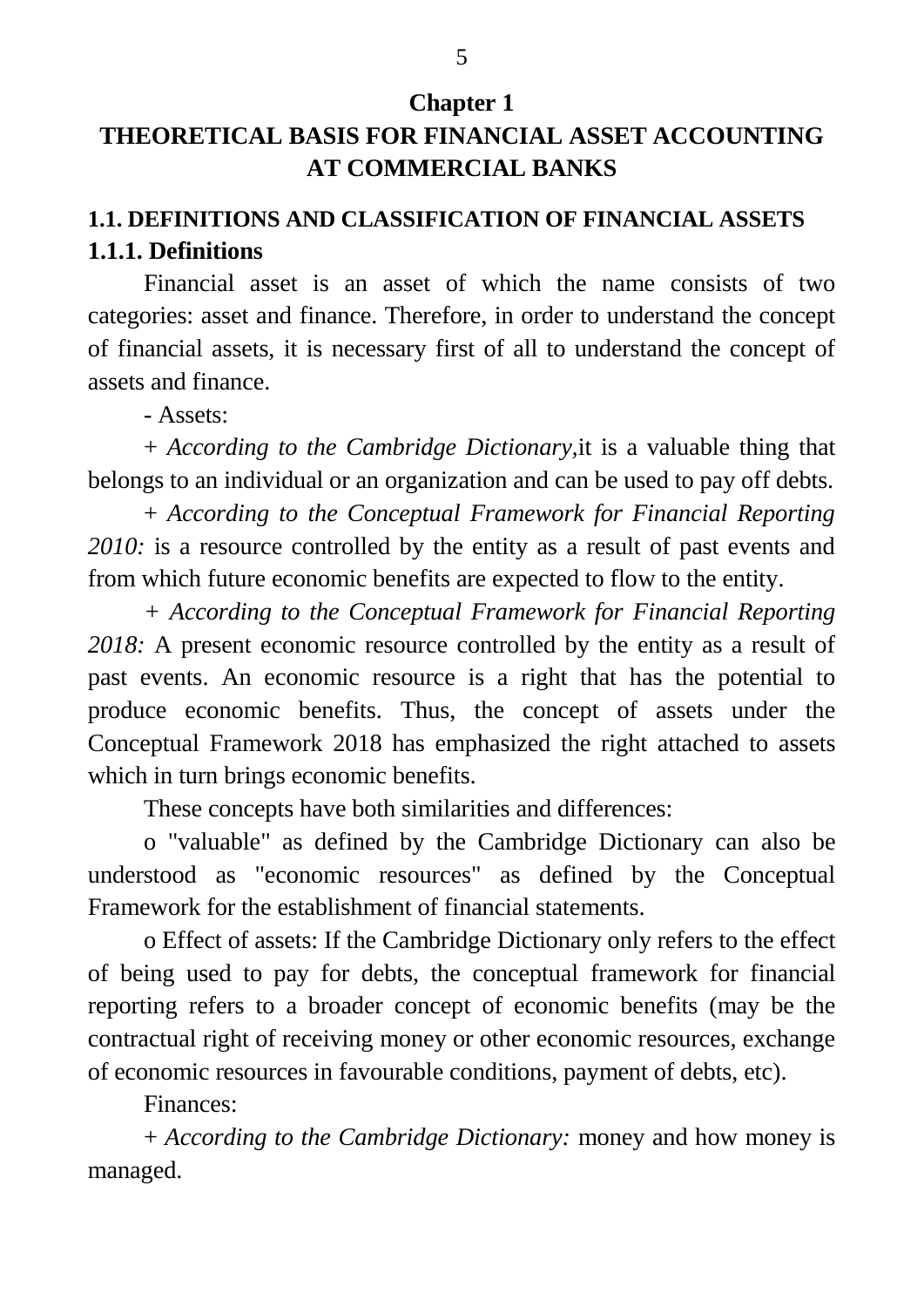*+ According to Wikipedia and Investopia,* finance is a term for issues related to the creation and management of money and investments.

Thus, the definitions of finance have something in common: finance is related to money and money management.

Combining assets and finances, we have financial assets defined as follows:

*As defined by Investopia,* financial assets are highly liquid assets whose value arises from contractual rights or owner's rights. Money, stocks, deposits and similar items are examples of financial assets. Unlike land, goods, and other tangible physical assets, financial assets do not always have a natural material value available.

*According to the Cambridge Business Dictionary,* financial assets are assets such as money, stocks, bonds, etc. it is not an asset of other material form such as a factory or machinery.

*According to Wikipedia,*financial assets are non-physical assets whose value arises from contractual rights such as savings deposits, bonds, and stocks. Typically, financial assets are more liquid than other tangible assets such as goods or real estate and can be traded in financial markets..

*According to international accounting standards IAS32: Financial Instruments - Presentation,*a financial **asset** is any asset that is:

(a) cash;

(b) the capital instrument of another entity;

(c) contractual rights to:

i. receive cash or other financial assets from another entity; or

ii. exchange assets or financial liabilities with another entity under conditions that are potentially favourable to the entity; or

(d) a contract that will or may be settled in the entity's own equity instruments and is:

i. a non-derivative for which the entity is or may be obliged to receive a variable number of the entity's own equity instruments.

ii. a derivative that will or may be settled other than by the exchange of a fixed amount of cash or another financial asset for a fixed number of the entity's own equity instruments. For this purpose the entity's own equity instruments do not include instruments that are themselves contracts for the future receipt or delivery of the entity's own equity instruments.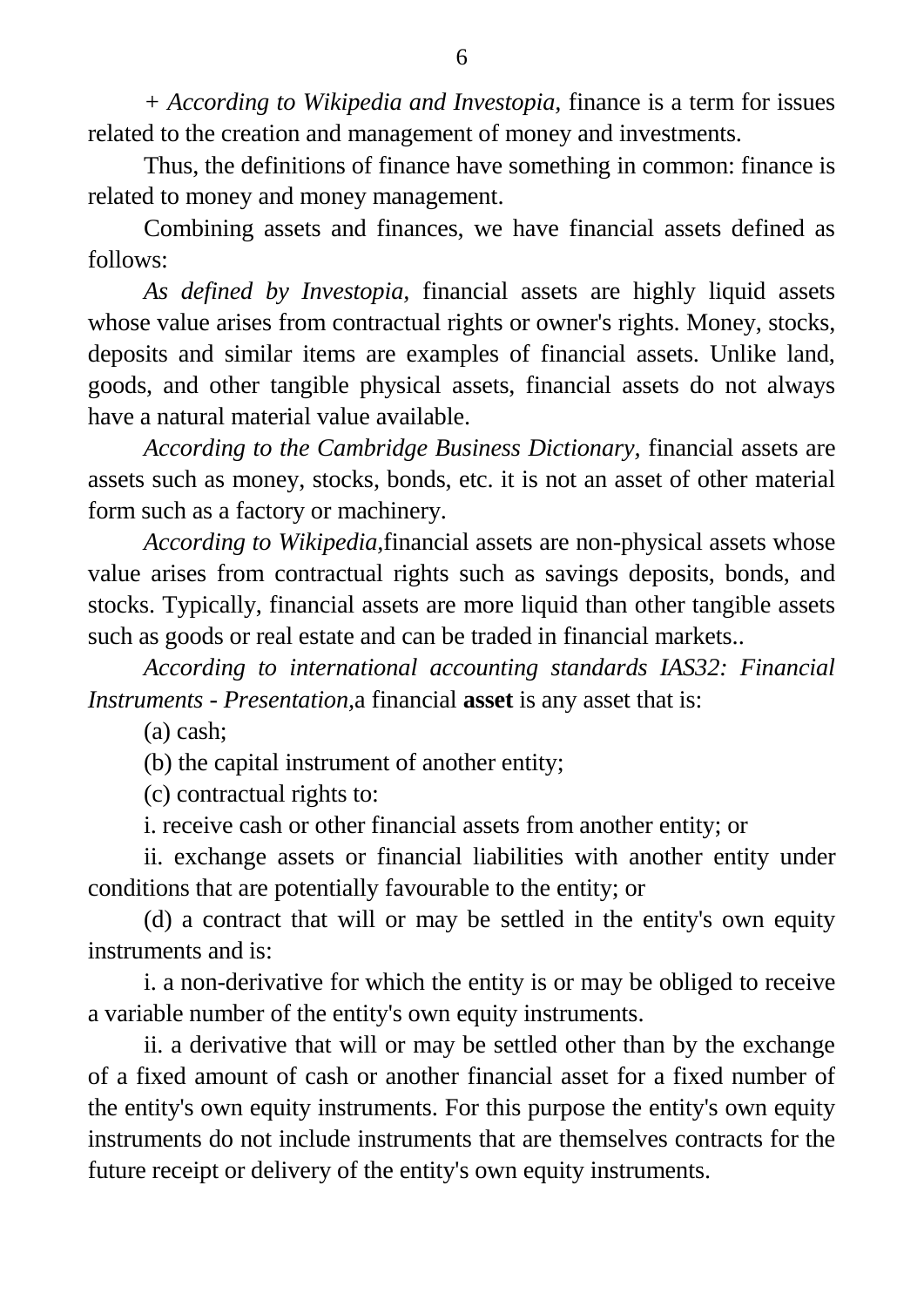iii. puttable instruments classified as equity or certain liabilities arising on liquidation classified by IAS 32 as equity instruments.

It can be seen that most of the above definitions mostly covers the concept of assets and finance relatively. Of which, the concept of financial asset under international accounting standards has the widest coverage when including money, rights from ownership in addition to contractual rights in the concept.

#### **1.1.2 Characteristics of financial assets**

*-* The value of the property is not tied to its physical form.

- The value of the asset does not depend on the value in use but on market supply and demand.

- Often high liquidity and economic benefits arising from assets are often directly related to money, easily converted into other assets.

- Not directly involved in the production and business process such as tangible, intangible fixed assets or inventory.

- Do not wear out like physically formed assets such as factories, machinery, equipment ...

- Low shipping and storage costs.

These characteristics make financial different from non-financial assets, including tangible assets (land, real estate) and intangible assets such as intellectual property rights (copyrights, patents). Because tangible assets have both physical form and the economic benefit from assets is their value in use. For intangible assets, although it is also a non-physical asset, the economic benefits of the property do not arise from contractual rights (copyrights, patents are usually legal rights). Moreover, the economic benefits of intangible assets are not directly tied to money but are still the value in use of the asset. Neither tangible nor intangible assets are easy to convert into another asset class.

#### **1.1.3 Classification of Financial Assets**

# *1.1.3.1. Classification of financial assets based on the characteristics of the instrument*

Based on the characteristics of the instrument, financial assets will be divided into 03 categories:

Financial assets are debt instruments: assets that the holder (or lender) receives fixed payments at the identifiable time of maturity.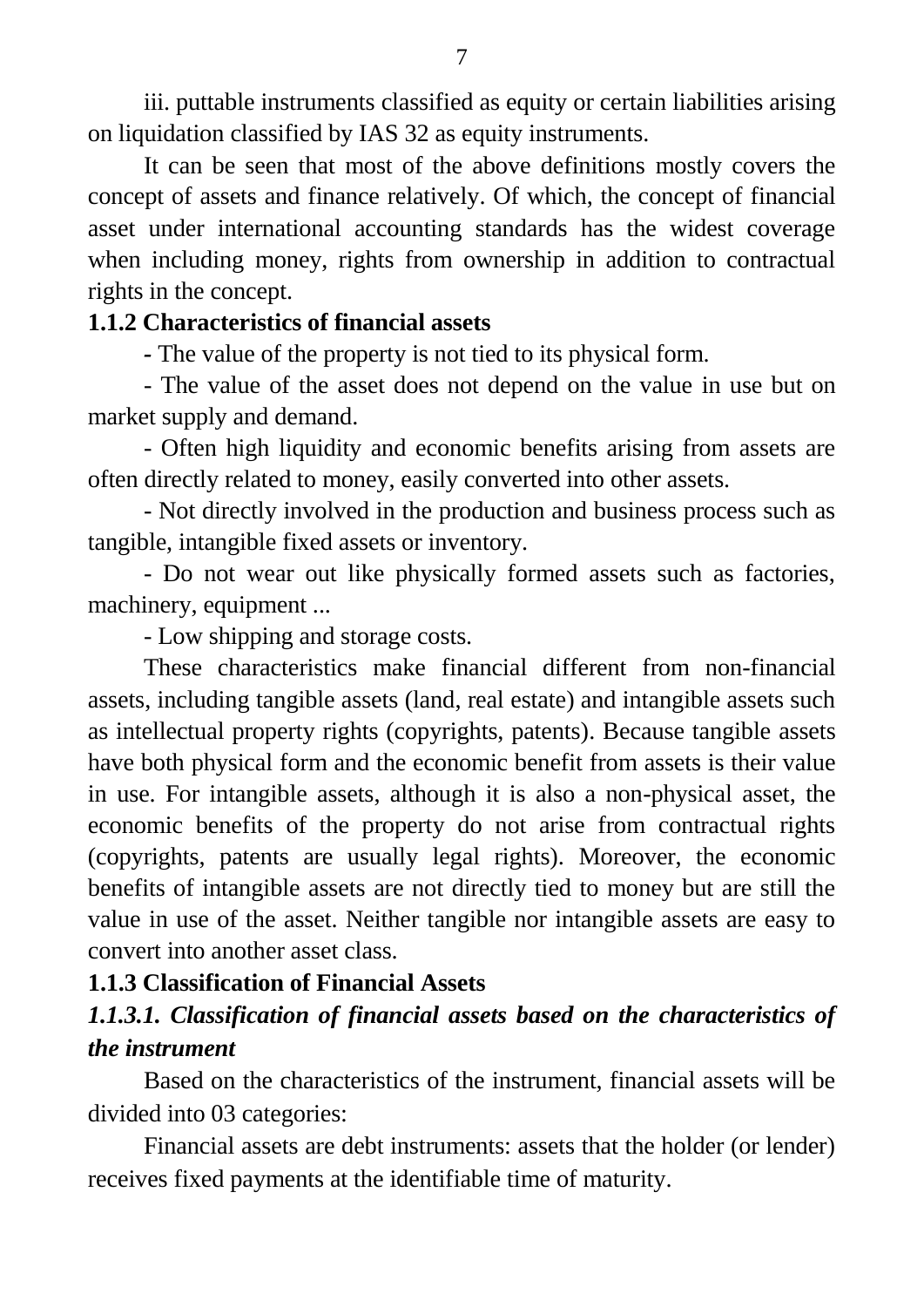- Financial assets are equity instruments: assets that represent the ownership of a part of the invested unit of the holder of the instrument such as.

- Financial assets arising from derivative financial instruments.

# *1.1.3.2 Classification of financial assets based on the characteristics of the instrument and the purpose of holding.*

According to this classification, financial assets will first be classified according to the characteristics of financial assets as debt instruments, equity instruments and derivative instruments. Then based on the purpose of holding, they continue to be classified into one of the following four categories:

- Category 1: At fair value through PL.
- Category 2: Held to maturity
- Category 3: Loans and receivable
- Category 4: Available for sale

# *1.1.3.3 Classification of financial assets based on cash flow characteristics and business models.*

*1.1.3.3.1 Contractual cash flow characteristics.* 

This criterion is often referred to as the **contractual cash flows are solely payments of principal and interest** (SPPI). To classify financial asset, it is necessary to first assess whether the cash flow of the instrument meets the criterion of SPPI.

 Besides evaluating the characteristics of contractual cash flow as a criterion for classifying TSTC as presented above, the second criterion that serves the main classification purpose is to consider the business model to which the asset belongs to.

# *1.1.3.3.2 Business model*

 The business model reflects the way to manage **financial asset groups** to achieve specific goals. The business model used will determine the flow of money arising from financial assets primarily from the contractual payment flows of the financial instrument or from the sale of such assets or a combination of the two methods.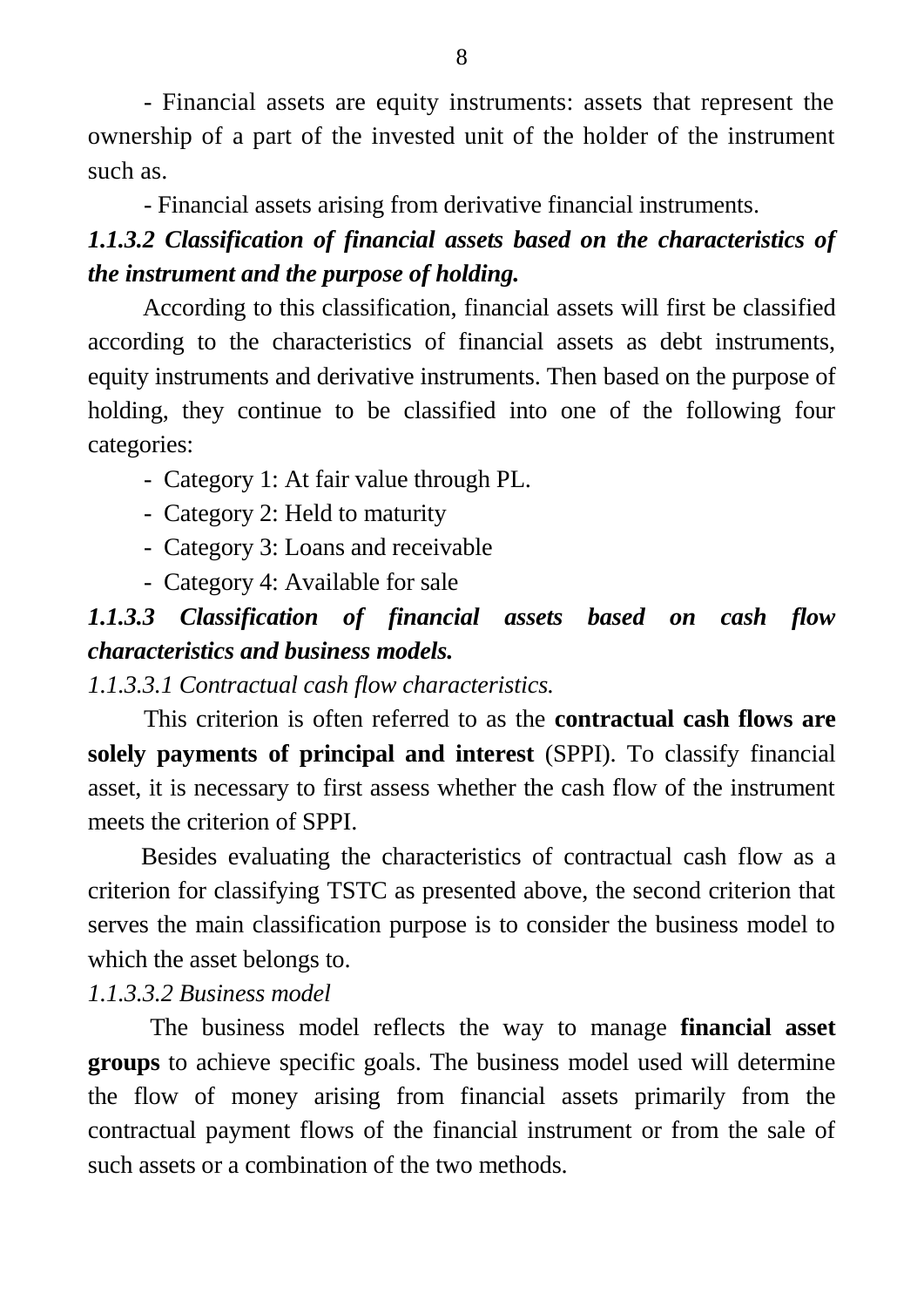*1.1.3.3.3 Classification of financial assets based on characteristics of contractual cash flow and business models*

Based on the characteristics of contractual cash flow and business model, financial assets will be classified into one of three categories:

- **Financial assets are measured at amortised cost.**

- F**inancial assets are measured at fair value through other comprehensive income - FVOCI:** any change in fair value will be charged directly into Equity.

- **Financial assets are measured at fair value through P/L (FVTPL)** Thus, in summary, the classification of TSTC is shown through the following diagram:





*Source: self-summarized*

### **Reclassification of financial assets**

The reclassification of financial asset is conducted only when changing the business model to manage financial asset.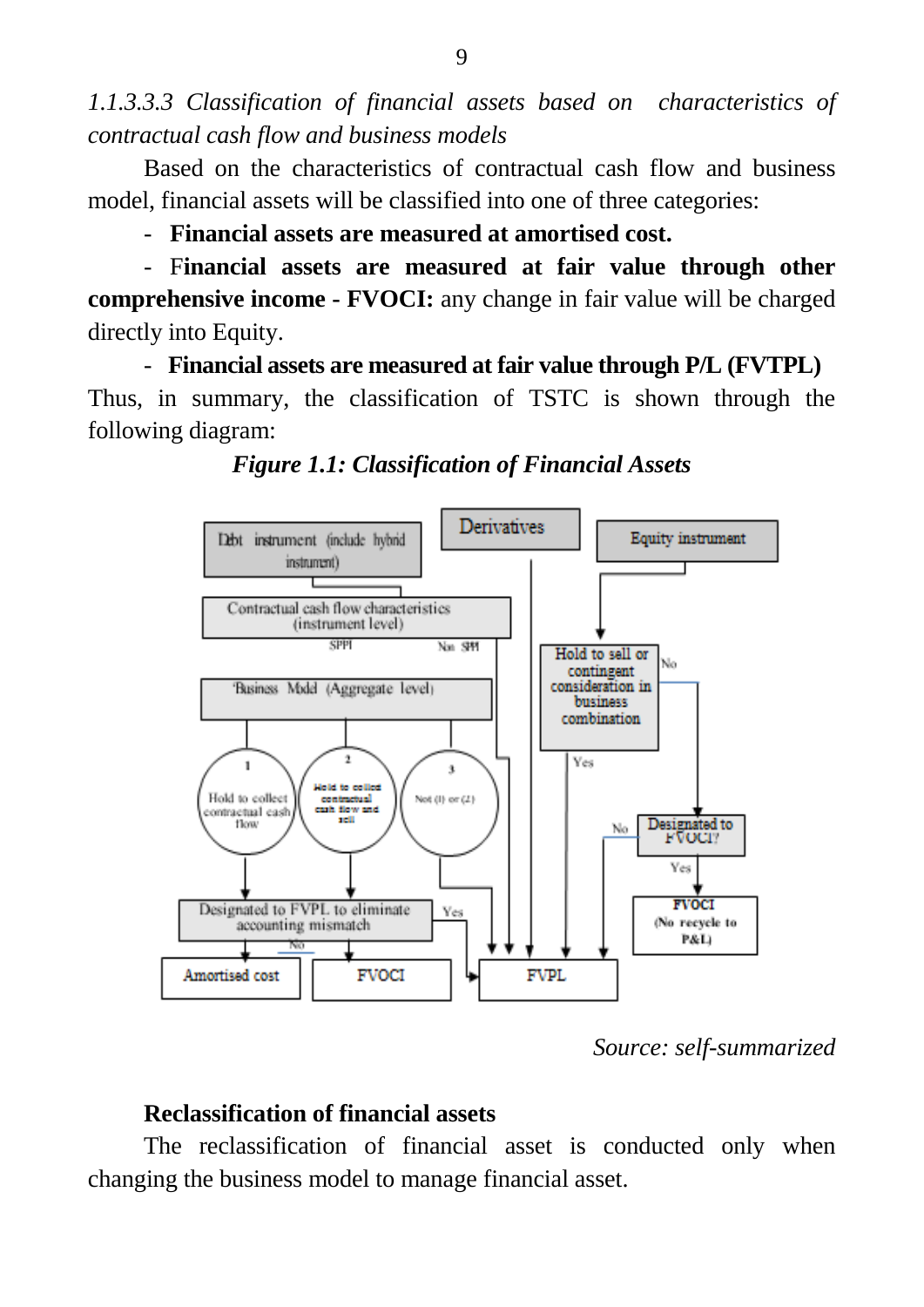### **1.2. COMMERCIAL BANKS AND FINANCIAL ASSETS IN COMMERCIAL BANKS**

Commercial bank is a type of bank that is carried out all banking activities and other business activities in accordance with the law in order to target profits.

Commercial banking carries the full functions of a bank. The two main functions are financial intermediaries and payment intermediaries. These functions are expressed into the tasks that the commercial bank performs in the course of its operation such as receiving deposits, lending, investment, other services.

From the business activities of the commercial bank, it is found that most of the bank's activities are related to money and other financial assets. Therefore, majority of the assets in the commercial bank are the financial assets. Moreover, financial assets in commercial banks are often very diversified, the commercial banks have almost all types of financial assets that have been identified and classified in part 1.1. Therefore, the study of TSTC in commercial banks is the study of all TSTC.

#### **1.3. MEASUREMENT OF FINANCIAL ASSET**

#### **1.3.1 Values used in measuring financial assets**

*1.3.1.1Amortised cost.* 

| <b>Amortised</b><br>cost |     |                                | Principal<br>repayments | $+/-$ | <b>Cumulative</b><br><i>amortisation, using</i><br>the effective interest |                                  |
|--------------------------|-----|--------------------------------|-------------------------|-------|---------------------------------------------------------------------------|----------------------------------|
|                          | $=$ | <i>Initially</i><br>recognised |                         |       | method, of the                                                            | Any write-down<br>for impairment |
|                          |     | amount                         |                         |       | difference between                                                        | or uncollectibility              |
|                          |     |                                |                         |       | <i>initial amount and</i><br>maturity amount                              |                                  |

#### *1.3.1.2. Fair value*

Typically fair value is defined on the basis of "exit price", which is the price that would be received to sell an asset or paid to transfer a liability and using a "fiar value hierarchy", resulting in market-based measurement rather than depending on the specifics of each particular unit. Fair value is the price that would be received to sell an asset or paid to transfer a liability in an orderly transaction between market participants at the measurement date,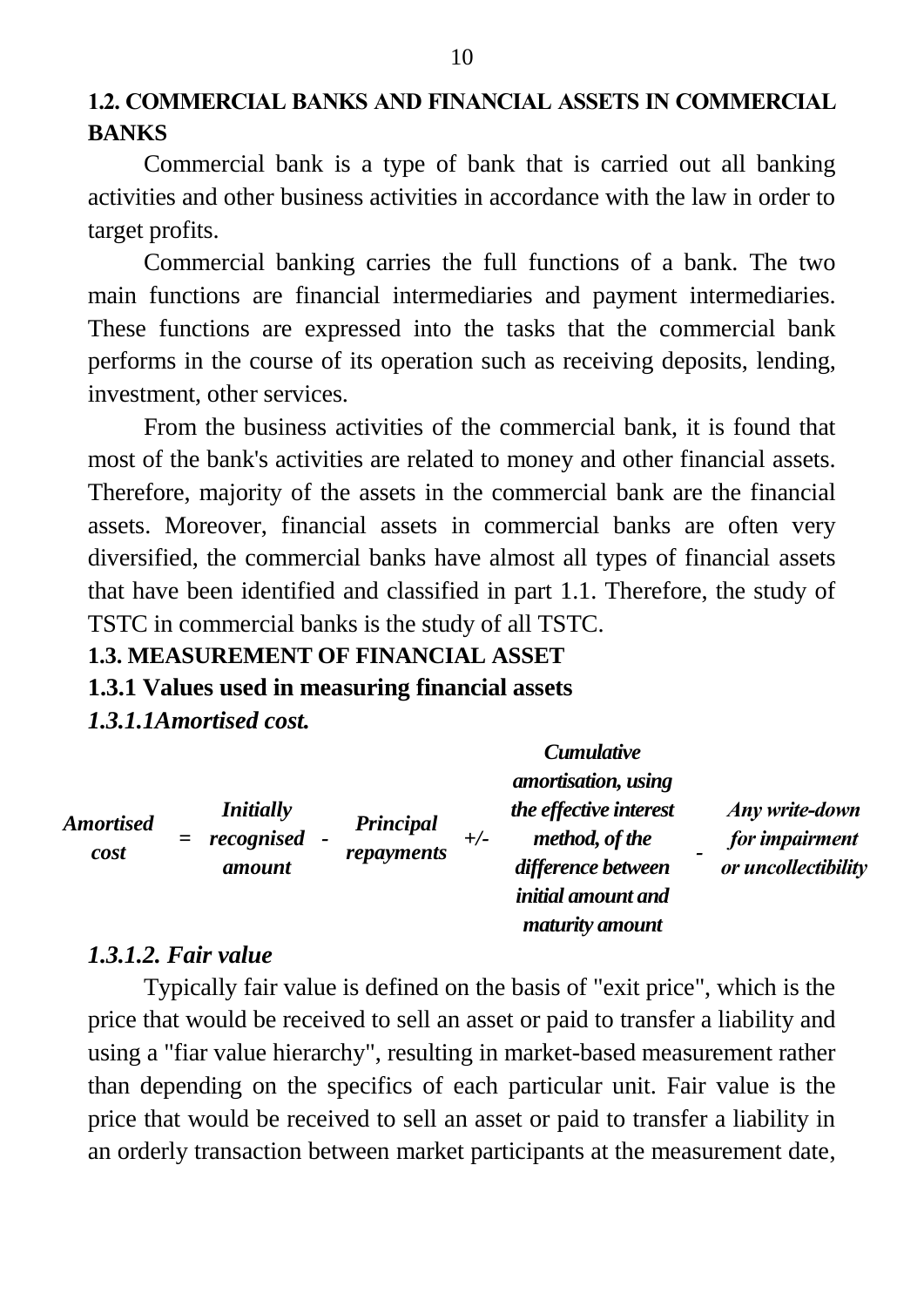regardless of whether this price can be observed directly in the market or estimated by another valuation method.

#### **1.3.2 Measurement of Financial Asset**

### *1.3.2.1 measurement of financial classified by characteristics and purpose of holding*

*Initial measurement:*

For financial instruments are debt instruments and equity instruments:

In the majority of cases, the purchase price of financial asset usually reflects the fair value of the asset. Therefore, financial will be initially measured at the purchase price. However, when the purchase price is not fair value, the financial assets should be measured at fair value of the asset. If financial asset's fair value is verified by a quoted prices in active markets for identical assets (Level 1) or determined by valuation techniques using observable market data (some in the cases of Level 2), the difference between the purchase price and fair value will be recorded in the profit/loss. If fair value is determined based on unobservable inputs (Level 3), the difference between fair value and the purchase price will be delayed and recorded as receivable/payable. This deferred interest difference will be allocated and recorded in the incomes/expenses of the periods that the factors change resulting to the inputs becoming observable, or when selling the asset.

In addition, if the purchase of financial incurs transaction costs, transaction costs will be capitalized into the value of the financial assets, unless the assets are measured at fair value through profit and loss, transaction costs will be recognized into expense to ensure the asset is measured at fair value.

For financial are derivatives:

Pure derivatives contracts are derivative contracts that do not have an exchange of money at the time of the validity of contracts such as forward contracts and swaps. Fair value of pure derivative contracts at the beginning is zero.

Impure derivatives contracts are contracts with money exchange at the time of contract validity such as options contracts, the option buyer must pay a fee to enter the contract. The fair value of this contract at the beginning is not zero and is usually the amount exchanged initially, for example with an option contract which is an option fee.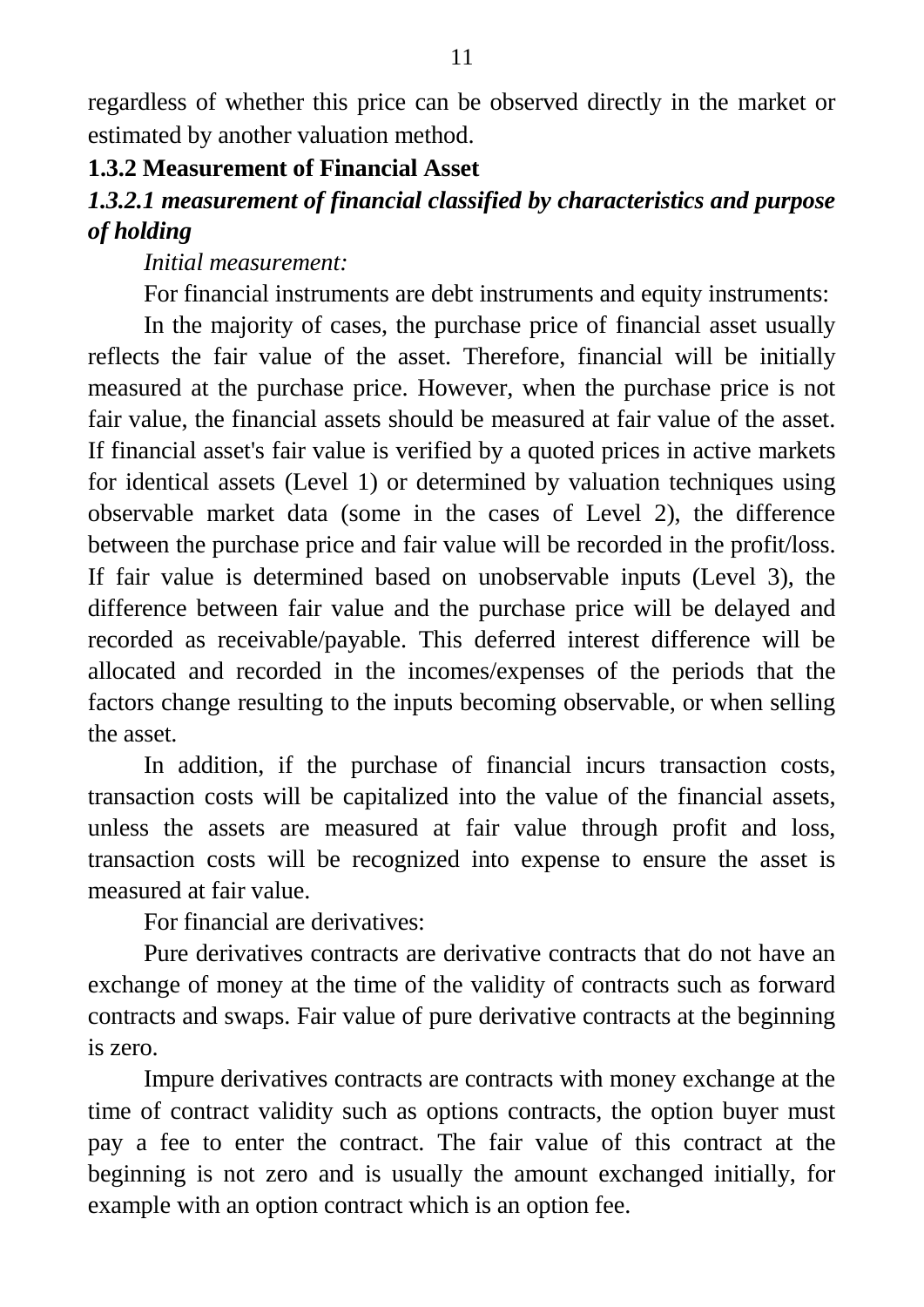#### *Subsequent measurement.*

Group 1: Financial asset at fair value through profit and loss will be measured at its fair value, the change in fair value is recognized in profit/loss. In addition, the interest income of the debt instrument within this group is recognized when received.

Group 2 - Financial asset held to maturity and Group 3 - Loans and receivables: the most suitable measurement basis for these two groups is the amortised cost. Interest income is recognized using effective interest method.

Group 4: Financial asset available for sale: measured at fair value. However, changes in fair value will not be recognized in profit/loss but in other comprehensive incomes.

# *1.3.2.2 Measurement of financial assets classified by business model and characteristics of contractual cash flow.*

#### *Initial measurement*

Similar to the case of financial assets classified by characteristics and purpose of holding, financial asset is initially measured at fair value. If the purchase price is not financial asset's fair value, the difference between the purchase price and the fair value will be recognized in profit/loss or deferral depending on the level of inputs when determining fair value.

Transaction costs will also be capitalized into the value of TSTC, unless the assets at fair value through profit and loss.

#### *Subsequent measurement*:

The name of each asset category itself reflects its measurement. Financial assets at amortized cost will be measured similarly to Held to Maturity and Loans and Receivables. Financial assets at fair value through OCI similar to Available for sale, while Financial assets at fair value through P/L appears in both method of classification with the same measurement.

#### **1.4. RECOGNITION OF FINANCIAL ASSETS**

#### **1.4.1 Recognition and Derecognition**

#### *\* Initial recognition of financial assets*

An entity shall recognise a financial asset in its statement of financial position when, and only when, the entity becomes party to the contractual provisions of the instrument, undertaking to purchase a financial asset, also known as the trade date.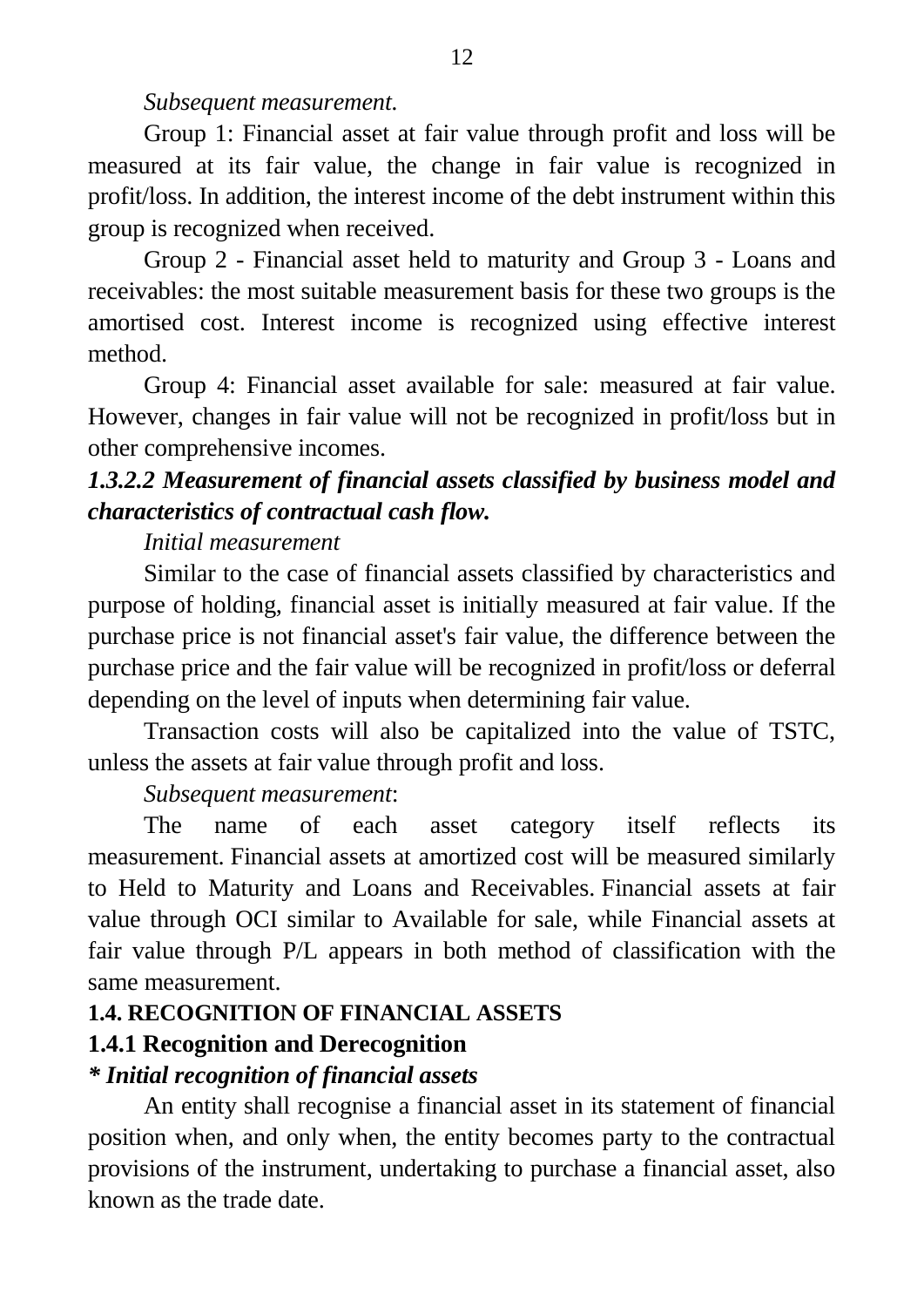#### *\* Derecorgnition of financial assets*

An entity will derecognize financial assets if and only if:

- The contractual right to cash flows from the financial assets has expired, or

- The entity has transferred financial assets and the transfer satisfies the derecognition condition.

#### **1.4.2 Account used in accounting for financial assets**

To record transactions related to financial assets, it is necessary to use some main accounts as follows:

- The group of accounts reflecting financial assets includes

- Group of accounts reflecting income and expenses.

- In addition, to record transactions related to financial assets, other relevant accounts are used such as: Cash, Payable...

#### **1.4.3 Recognition of financial assets**

The recognition of financial assets is summarized through the following diagrams:

*Figure 1.2: Accounting financial assets measured at amortized value*

*Figure 1.3: Accounting for financial assets measured at fair value through OCI*

*Figure 1.4: Accounting for financial assets measured at fair value through profit and loss*

*Figure 1.5: Accounting for forward, future, and swap contracts*

*Figure 1.6: Accounting for options in case the contract's value increases*

*Figure 1.7: Accounting for options in case the contract's value reduces*

#### **1.5. REDUCTION OF FINANCIAL ASSETS**

#### *\* Impairment of financial assets under the incurred loss model*

An entity should evaluate, on the balance sheet date, whether there is any objective evidence that financial assets have been impaired. If a financial asset is impaired, the entity needs to determine the impairment loss and a provision must be made.

The credit loss is determined if and only if three conditions are satisfied:

There is a loss event: A loss event for a financial asset can be understood as an event that occurs after the initial recognition of this asset and there is objective evidence that this event will reduce value of this asset. And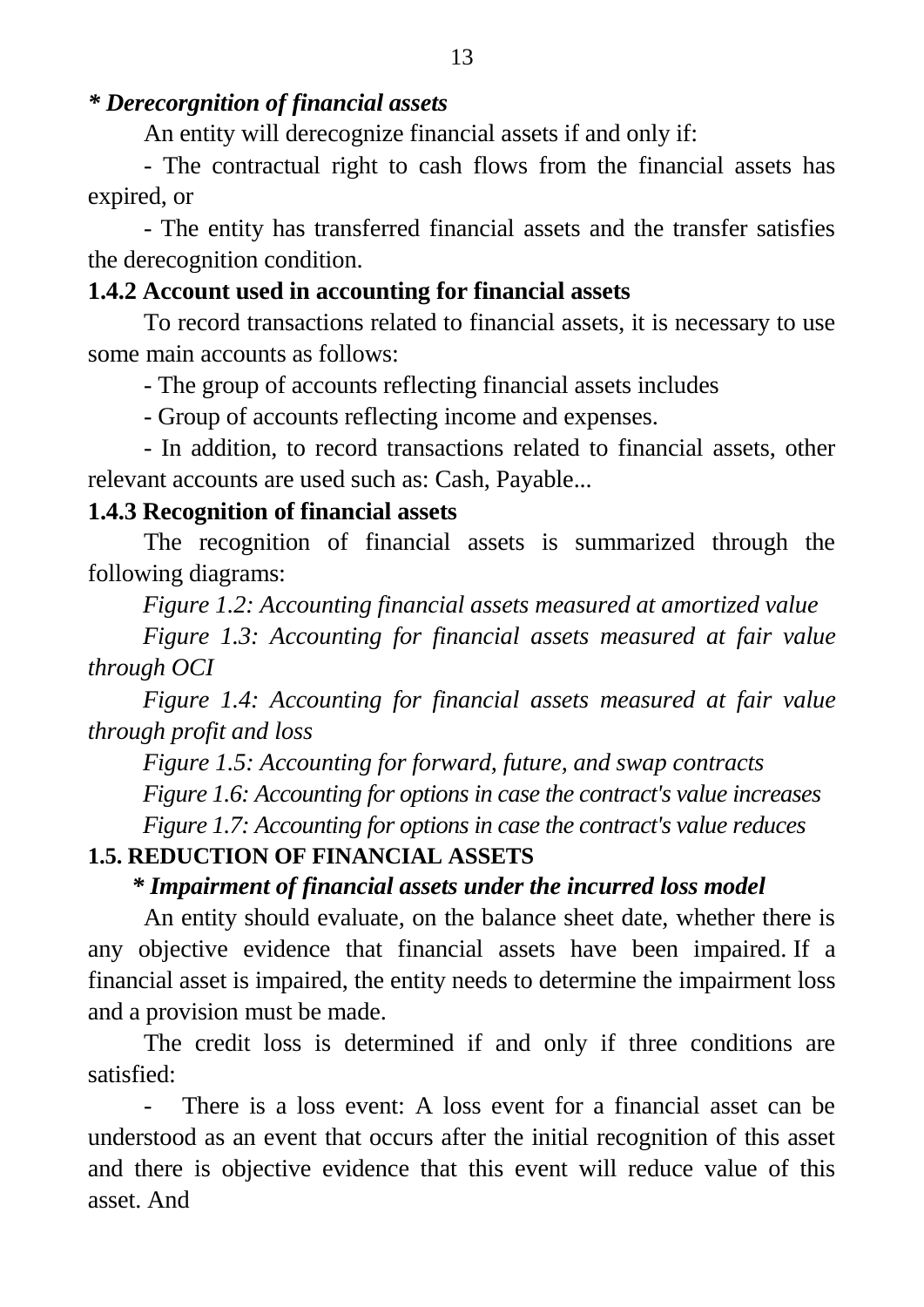The loss event creates an impact on the expected future cash flows of a financial asset or group of financial assets.

The impact of a loss event on the expected cash flows of a financial asset or group of financial assets can be reliably estimated.

### *\* Impairment of financial assets under the expected loss model*

If in the incurred loss model, the measurement and recognition of credit impairment is only made when the loss event occurs, then with the expected loss model, the credit losses are estimated and recognized without the need for the actual loss event to have occurred.

### **Measurement of the impairment**

Expected Credit Losses (ECLs) is the weighted average of credit losses (ie the present value of all cash shortfalls) with the respective risks of a default occurring as the weights.

A credit loss is the present value of the difference between the contractual cash flows that are due to an entity under the contract and the cash flows that the entity expects to receive.

### **(a) Lifetime expected credit losses (lifetime ECLs)**

IFRS 9 defines expected lifetime expected credit losses as the expected credit losses that result from all possible default events over the expected life of a financial instrument.

### **(b) 12-month expected credit losses (12-month ECLs)**

The portion of lifetime expected credit losses that represent the expected credit losses that result from default events on a financial instrument that are possible within the 12 months after the reporting date.

### **1.6. DISCLOSURE ON FINANCIAL STATEMENTS**

Disclosure of information about financial assets on the Balance Sheet:

Disclose information about TSTC on Comprehensive Income **Statement** 

Disclosure in the Notes to the Financial Statements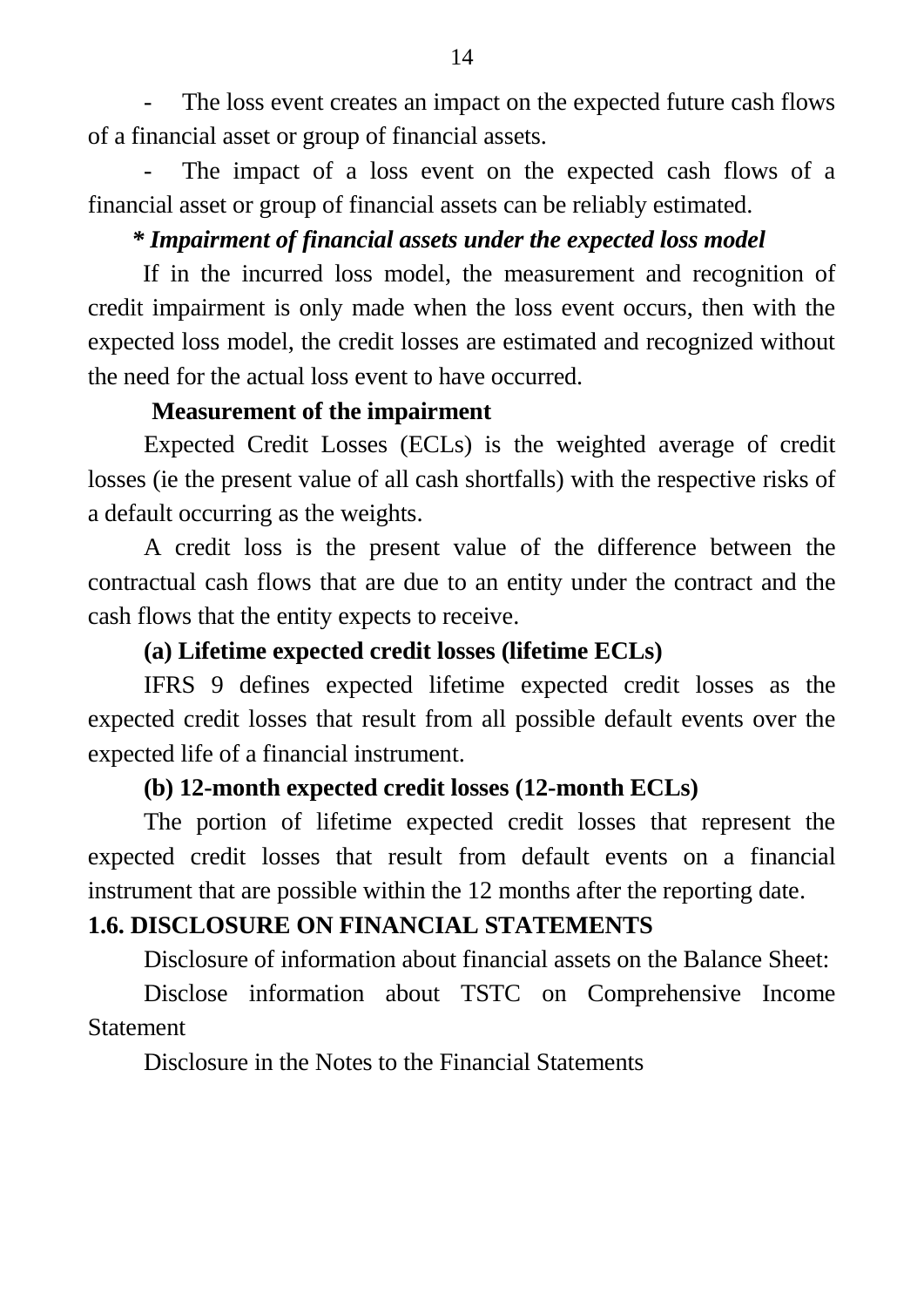# **Chapter 2 ACCOUNTING FOR FINANCIAL ASSETS AT VIETNAMESE COMMERCIAL BANKS**

### **2.1. OVERVIEW OF VIETNAMESE COMMERCIAL BANKERS 2.1.1 The establishment and development of Vietnamese commercial banks**

Over the past 25 years, Vietnam's commercial banking system has continuously developed strongly, making an important contribution to the development of the economy. As of December 31, 2019, the number of Vietnamese commercial banks in the system of Vietnamese credit institutions is as follows:

*Table 2.1: System of Vietnamese credit institutions as of December 31, 2019*

| <b>STT</b> | <b>Type</b>                        | 2018           | 2019  |
|------------|------------------------------------|----------------|-------|
|            | first State Commercial Banks       |                |       |
|            | Compulsorily purchased bank        | 3              |       |
| 3          | <b>Bank for Social Policy</b>      |                |       |
| 4          | Development banks                  |                |       |
| 5          | <b>Joint Stock Commercial Bank</b> | 28             | 28    |
| 6          | Joint-venture bank                 | $\overline{2}$ |       |
|            | Bank with 100% foreign capital     | 9              |       |
| 8          | Foreign bank branch                | 49             | 49    |
| 9          | Non-bank credit institutions       | 26             | 26    |
| 10         | Cooperative Bank of Vietnam        |                |       |
| 11         | People Credit Fund                 | 1.183          | 1.182 |
| 12         | Microfinance institutions          |                |       |

*Source: State Bank of Vietnam*

35 Vietnamese commercial banks are included in the research population of the thesis as of December 31, 2019, including: 04 commercial banks with State share of more than 50% of charter capital, 03 compulsorily purchased banks and 28 joint stock commercial banks.

Indicators of total assets and equity shows that Vietnamese commercial banks including State-owned commercial banks and joint-stock commercial banks play an important role in the system of credit institutions in Vietnam. Total assets account for 10.6 million billion VND out of the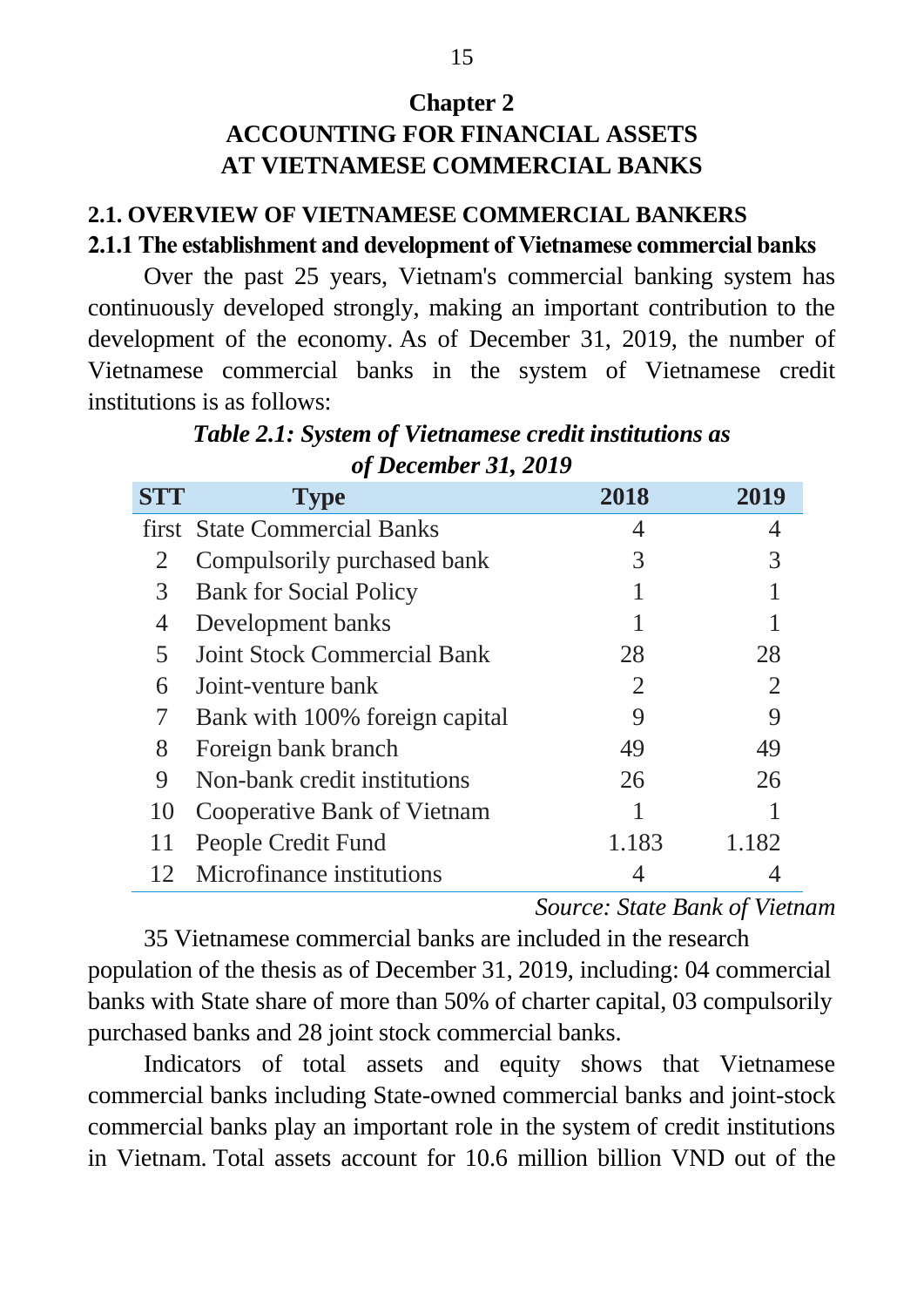total of 12.6 million billion VND of the whole system. The capital accounts for 688 trillion VND out of the total 912 trillion VND of the whole system.

#### **2.1.2 Financial assets in the Commercial Bank of Vietnam**

From the data on financial assets in total assets of Vietnamese commercial banks, it can be seen that financial assets are major assets accounting for over 90% of total assets in banks. Therefore, the appropriate valuation of financial assets as well as the operation results arising from the assets will play a decisive role to the quality of the bank's financial information.

### **2.2. LEGAL FRAMEWORK ON ACCOUNTING FOR FINANCIAL ASSETS AT VIETNAMESE COMMERCIAL BANKS**

The accounting for financial assets at Vietnamese commercial banks are governed by the system of relevant current legal documents. So far, those legal documents have been summarized and systemized by the candidate as follows:

*\* Accounting Law* No. 88/2015/QH13 in 2015 includes 74 articles, Decree 174/2016/ND-CP in 2016 guiding a number of articles of the Law on Accounting.

*\* The system of accounting standards in Vietnam* was issued by the end of 2012 including 26 standards.

*\* Consolidation document No. 05/2018/VBHN-NHNN* merges regulations of Decision No. 479/2004/QD-NHNN and amendments and supplements such as Circular No. 10/2014/TT-NHNN, Circular No. Circular No. 22/2017/TT-NHNN: Regulations on the account system of credit institutions, how to account for transactions related to each account.

*\* Decision No. 16/2017/QD-NHNN* and amendments and supplements such as Circular No. 49/2014/TT-NHNN guiding the financial reporting regime for credit institutions

*\* Official Letter No. 7459/2006/NHNN-KTTC* Guiding the accounting of securities business and investment operations

\* *Official Letter No. 7404/2006/NHNN-KTTC* Guiding the accounting of currency derivatives business

*\* The current corporate accounting regime* is prescribed in Circular No. 200/2014/TT-BTC and supplemented and amended in accordance with Circulars 75/2015/TT-BTC, Circular No. 53/2016/TT- BTC dated March 21, 2016 of the Ministry of Finance *.*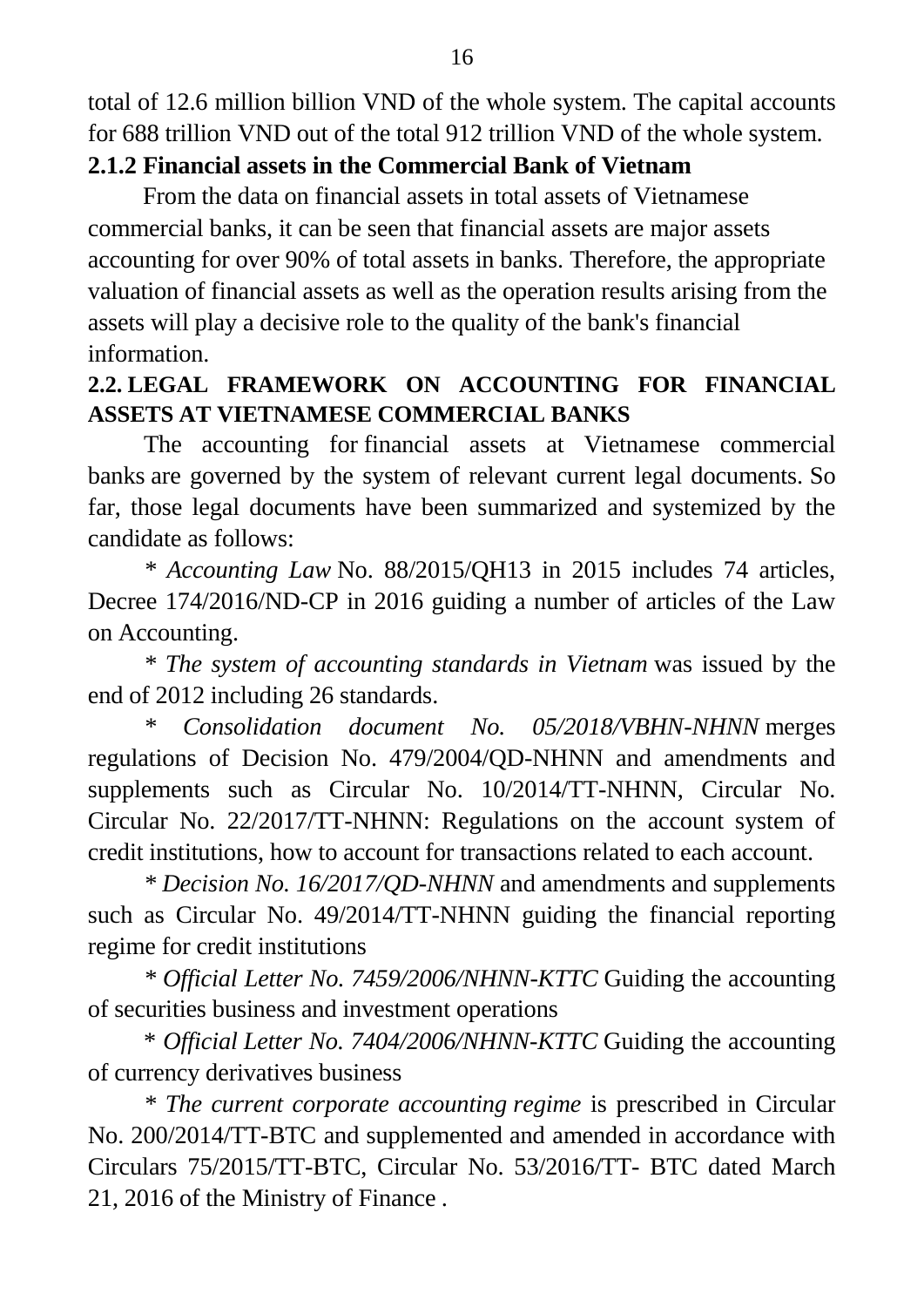*\* Official Letter 2601/2009/NHNN-KTTC:* Guidelines for reviewing the classification and basis for provisioning for impairment of financial investments.

*\* Circular 48/2019/TT-BTC* Guiding the provision and use of provisions for devaluation of inventories, loss of investments, bad debts and warranties for products, goods and services services and construction works at the enterprise.

In the content of the thesis, the author summarizes the legal framework for financial asset accounting at Vietnamese commercial banks on the aspects of classification, measurement, recognition, presentation and disclosure of information.

### **2.3. ACCOUNTING FOR FINANCIAL ASSETS AT VIETNAMESE COMMERCIAL BANKS**

In order to collect information about the accounting status of financial assets at Vietnamese commercial banks, the candidate first conducts a survey of the audited financial statements in the year 2019 of Vietnamese commercial banks. The examination of the audited financial statements includes examining the presentation of financial assets on the Balance Sheet, Income Statement and Notes to the Financial Statements, as well as examining accounting policies for the financial assets that Vietnamese commercial banks publish in their financial statements, from which helping the candidate to have an overview of the classification, measurement, recognition, provision, and presentation and disclosure of the financial assets at the Vietnamese commercial banks. The result is out of a total of 35 Vietnamese commercial banks in accordance with the list on the State Bank's website as of December 2020, there are 31 commercial banks that have published audited financial statements (excluding 3 banks that are Ocean Bank, One Member Limited Liability Construction Bank, One Member Limited Liability Global Petroleum Bank were acquired by the State Bank at a zero price, and Dong A Commercial Joint Stock Bank which is currently entangled in pending court did not publish financial statements in the past few years). Out of the total 31 remaining banks, Viet A Bank only published the Balance Sheet, Income Statement and Cash Flow Statement but did not disclose the Notes to the Financial Statements, leaving 30 of surveyed banks. Out of these 30 banks, 12 banks do not have investments in trading securities such as TPBank, Lien Viet Post Bank,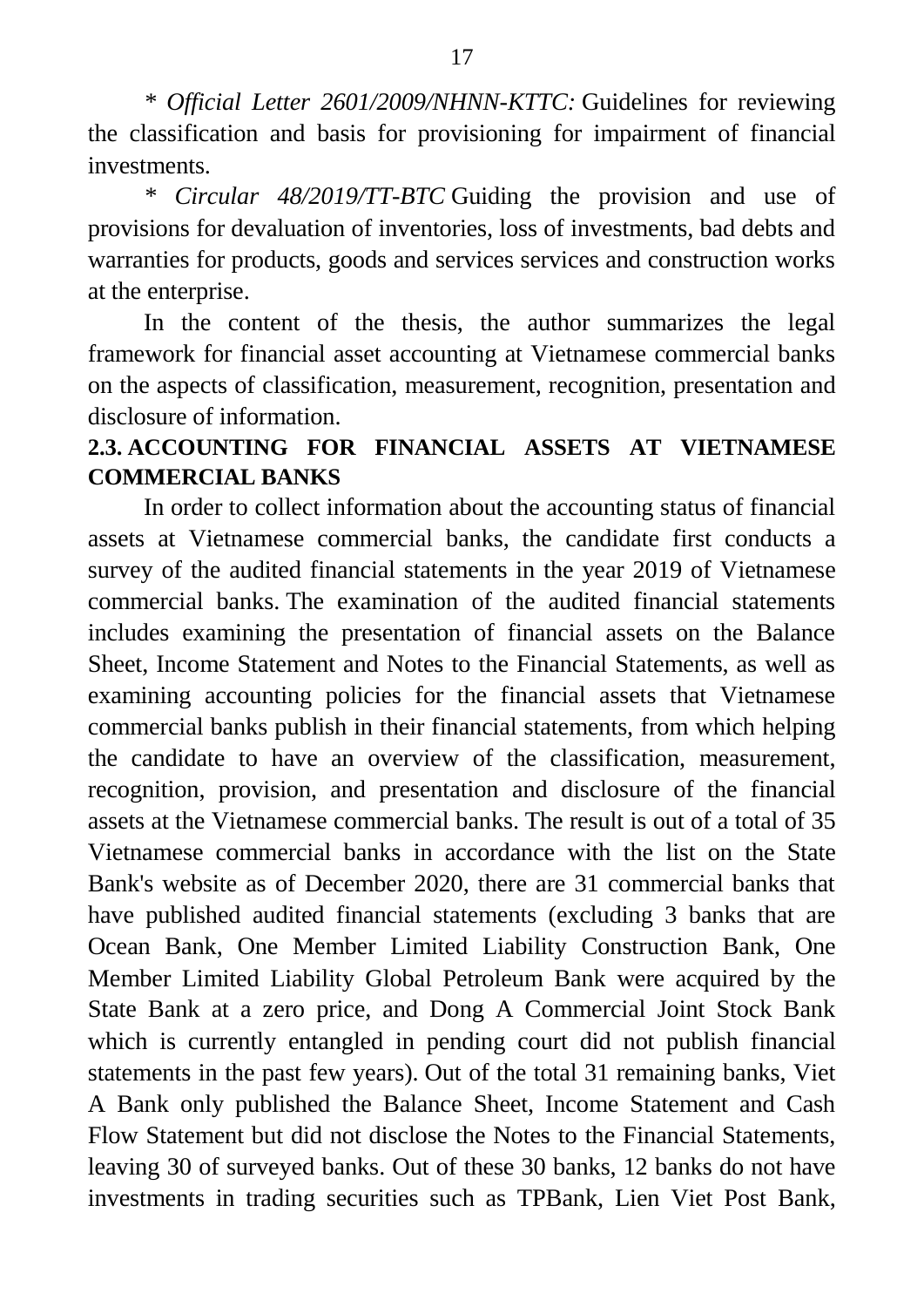Vietnam Thuong Tin, Petrolimex, Saigon Thuong Tin, Saigon Industry and Trade, Vietnam International Bank, Vietnam Citizen Bank, An Binh, Eximbank, Kien Long, Ban Viet, so the survey of accounting policies for trading securities was carried out at the remaining 18 banks. Orient Commercial Bank as of December 31, 2019 had no held-to-maturity investment, so the Bank did not disclosed its accounting policy for this asset and the survey of accounting policies for held-to-maturity was carried out at the remaining 29 banks. With other long-term investments, Baoviet Bank does not have this type of investment, so the number of banks surveyed is 29 banks. For loans, the survey was conducted on 30 banks.

Next, the author conducts in-depth interviews with experts from commercial banks, including 05 experts who hold leadership positions in the Accounting Policy Department or the Financial Accounting Department at the headquarters of Techcombanks (Techcombank), Vietnam Prosperity Joint Stock Commercial Bank (VPBank), Joint Stock Commercial Bank for Foreign Trade of Vietnam (Vietcombank), Joint Stock Commercial Bank for Industry and Trade of Vietnam (Vietinbank), Southeast Asia Commercial Joint Stock Bank (Seabank) and 03 officers directly perform transactions related to financial assets such as: 01 credit officer and 01 officer of the Treasury department specializing in performing derivative transactions of Military Commercial Joint Stock Bank (MB) and 01 officer of the Risk Management department of the Joint Stock Commercial Bank for Industry and Trade of Vietnam. Interviewing officers who directly perform transactions related to financial assets at banks helps the author to understand the nature and process of the transaction, thereby making judgements on how to account for those transactions. Interviewing experts from the Accounting Policy Department or the Financial Accounting Department helps the author clarify issues related to financial asset accounting at commercial banks that were not provided by the financial statements.

The result from survey of audited financial statements as well as indepth interviews with experts have given the candidate a comprehensive and specific view related to issues of financial asset accounting at Vietnamese commercial banks, serving as a basis for the candidate to design the survey questionnaire consisting of 54 questions covering all aspects of classification, measurement, recognition, presentation and disclosure of financial assets at Vietnamese commercial banks. This survey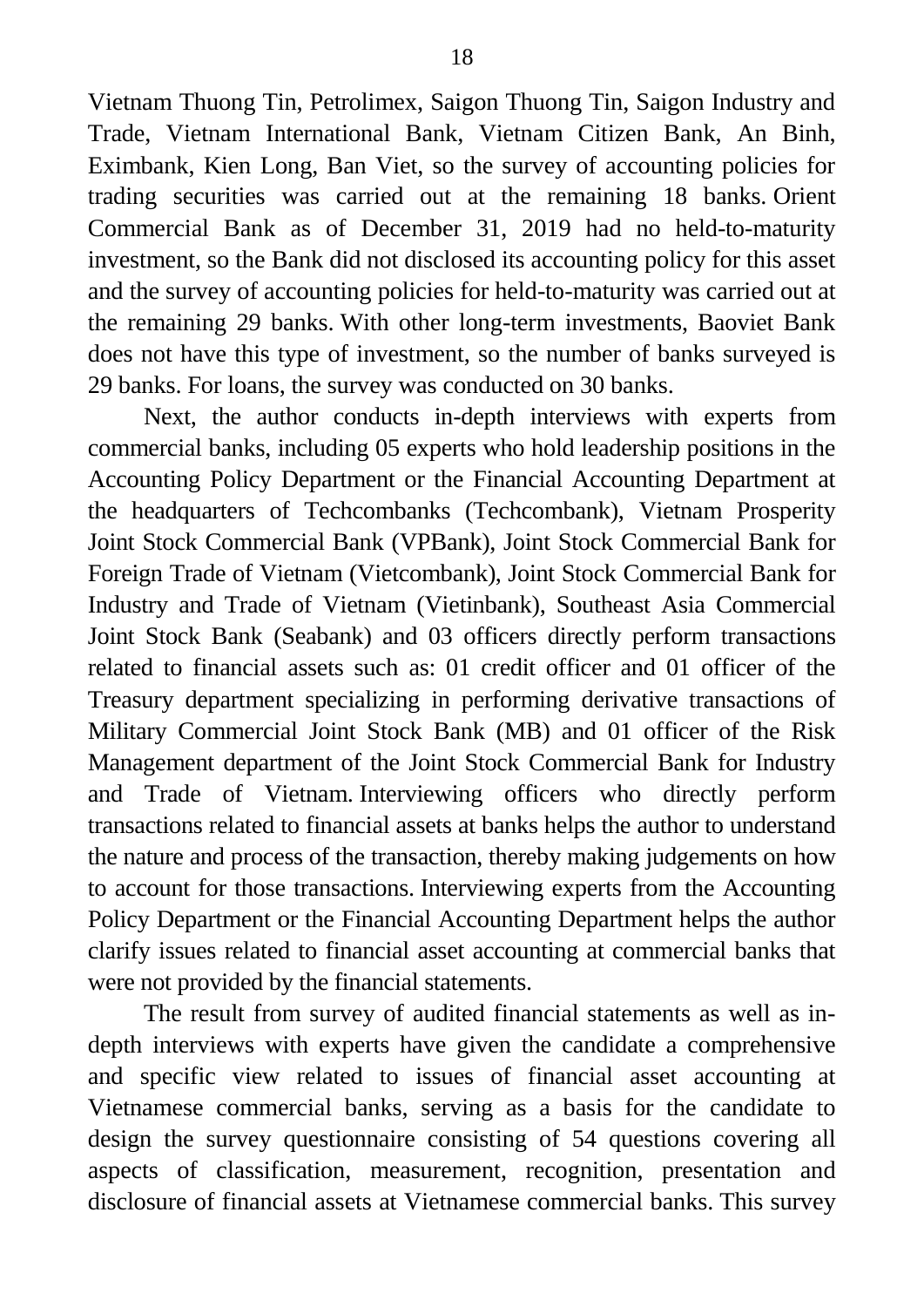questionnaire was then sent to the staffs of the Department in charge of accounting policy or the general accountants of the Financial Accounting Department of Vietnamese commercial banks to collect and summarize current status of financial assets accounting at Vietnamese commercial banks. Because the accounting policies applied to financial assets have been disclosed in relative detail in the audited financial statements by auditing firms, most of which are Big 4 companies, the questionnaire is aimed at more detailed and specific information that has not been disclosed in the financial statements. Therefore, in order to answer questions, the respondents need to have a thorough and comprehensive understanding, so when selecting participants, the candidate has relied on the ability to contact the appropriate survey respondents. (need to be the leader of the departments on accounting policy and financial accounting) to conduct the survey to ensure the quality of the answers. As a result, the candidate has selected 12 banks, including 04 state-owned commercial banks, namely Vietinbank, BIDV, Vietcombank, Agribank and many large commercial joint stock banks.

# **2.3.1. Classification of financial assets at Vietnamese commercial banks 2.3.2. Measurement of financial assets at Vietnamese commercial banks**

#### *2.3.2.1 Initial measurement*

- *\* Trading Securities*
- *\* Held-to-maturity*
- *\* Available for sale*
- *\* Other long-term investments*
- *\* Loan*
- *\* Derivatives*

#### *2.3.2.2 Subsequent measurement*

*\* Trading Securities*

*Recognition of interest income from debt securities classified as trading securities*

*Recognition of dividends from equity securities classified as trading securities*

- *\* Held-to-maturity*
- *\* Other long-term investments*
- *\* Loan*
- *\* Derivatives*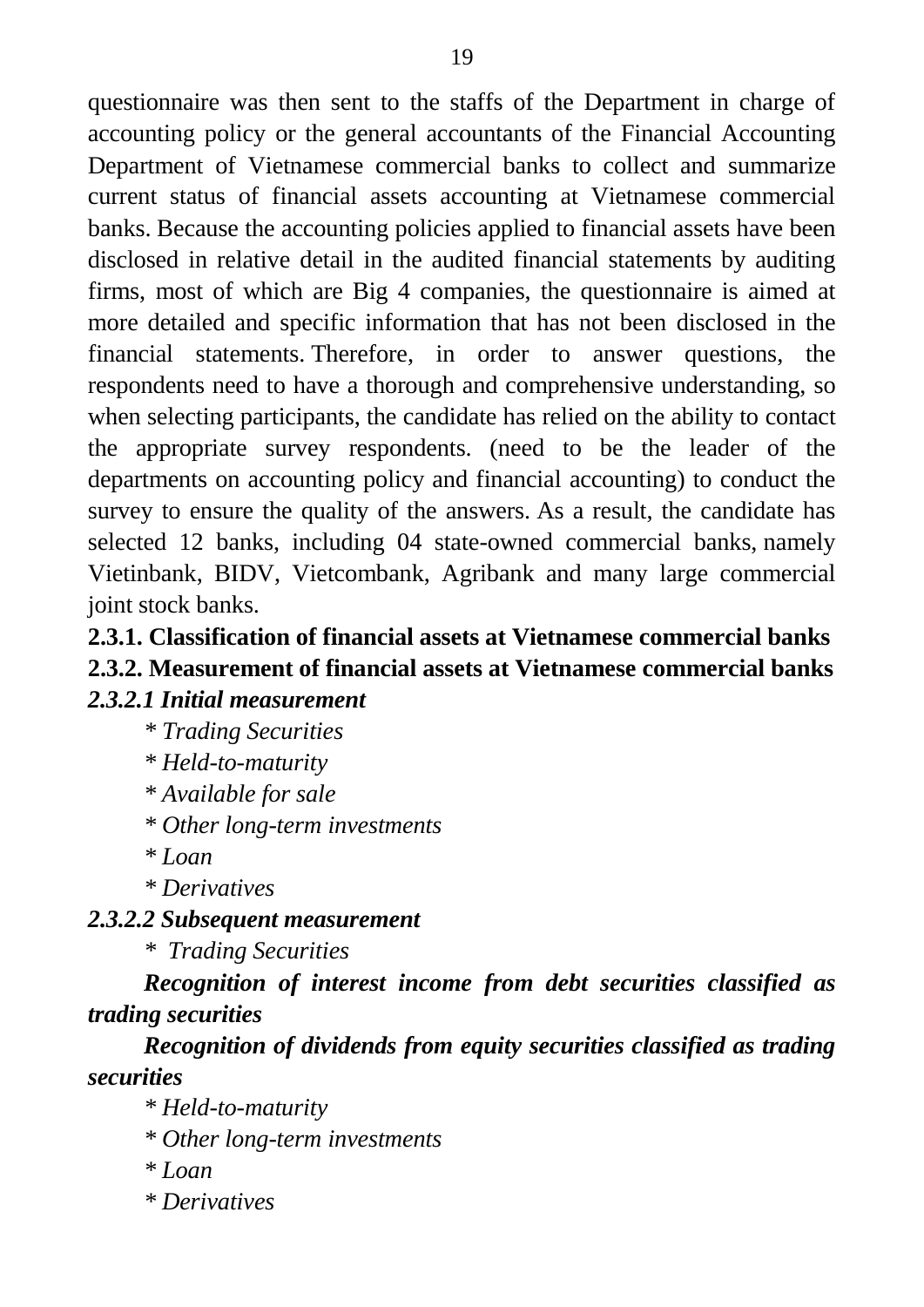# **2.3.3 Recognition of financial assets at Vietnamese commercial banks** *2.3.3.1. Time of recognition:*

- *\* Securities*
- \* *Loans*
- *\* Derivatives*

#### *2.3.3.2 Accounts used*

### *2.3.3.3 Journalization of financial asset at Vietnamese commercial banks* **Initial recognition**

- \* Securities
- \* Loans
- \* Derivatives

### **Subsequent recognition**

- \* Securities
- \* Loans
- \* Derivatives:

# **2.3.4 Impairment and provision**

### *2.3.4.1 Measurement of impairment*

*a. Securities*

*For debt securitie*

*For equity securitie:*

### *b. Held to maturity*

### *c. Other long-term investments*

### *d. Loan*

*2.3.4.2 Recognition of impairment*

### **2.3.5 Disclosure of financial assets on financial statements.**

#### **2.4 ASSESSMENT OF THE ACCOUNTING FOR FINANCIAL ASSETS AT VIETNAMESE COMMERCIAL BANKS**

### **2.4.1 Achievement**

First, applying IAS/IFRS in development of accounting principles for some financial instruments.

Second, commercial banks are quite compliant with Vietnamese accounting standards as well as regulations of the accounting system of credit institutions.

### **2.4.2 Areas for improvement**

*2.4.2.1 Classification of financial assets at Vietnamese commercial banks*

*a. Classification of financial assets at Vietnamese commercial banks*

*b. Classification of financial assets arising from debt purchase, discounting debt notes*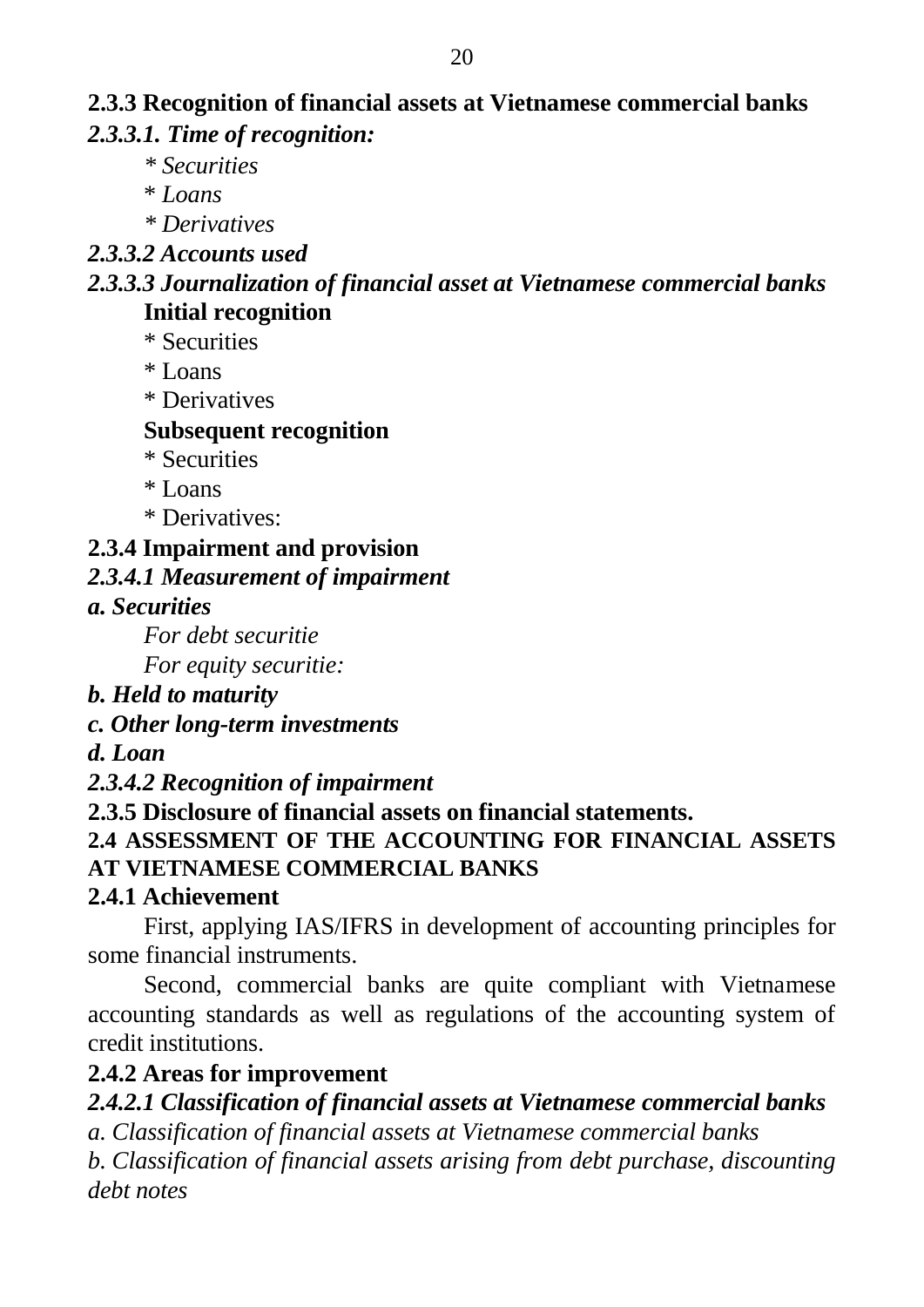# *2.4.2.2 Measurement of financial assets at Vietnamese commercial banks a. Initial Measurement*

a1. Initial Measurement: Cost or fair value

a2. Initial Measurement of derivatives

*b. Subsequent measurement* 

b1. Effective interest rates, amortized cost and issues related to the subsequent measurement of financial assets.

\* Subsequent measurement in the case that at the initial measurement, the original cost of the assets is not equal to the its fair value.

\* Subsequent measurement of financial assets with discount and premium.

\* Subsequent measurement of loans that interest income is periodically received based on the original principal (also known as add-on loans):

\* Subsequent measurement of the purchase of debt instrument (debt purchase)

b2. Measurement of interest and dividend income from trading securities

b3. Subsequent measurement of derivatives

b3.1 Currency forward instrument

b3.2 Currency options instrument

b3.3 Swap

# *2.4.2.3 Recognition of financial asset at Vietnamese commercial banks*

*a. Recognition time*

*b. Journalization of financial assets*

b1. Initial recognition

b1.1 Initial recognition of financial assets at cost.

b1.2 Initial recognition of derivatives.

Initial recognition of currency swaps

Initial recognition of interest rate swaps

b2. Subsequent recognition of financial assets

b2.1 Amortised cost and issues related to subsequent recognition of financial assets

\* Subsequent measurement in the case that at the initial measurement, the original cost of the assets is not equal to the its fair value.

\* Subsequent measurement of loans that interest income is periodically received based on the original principal (also known as add-on loans):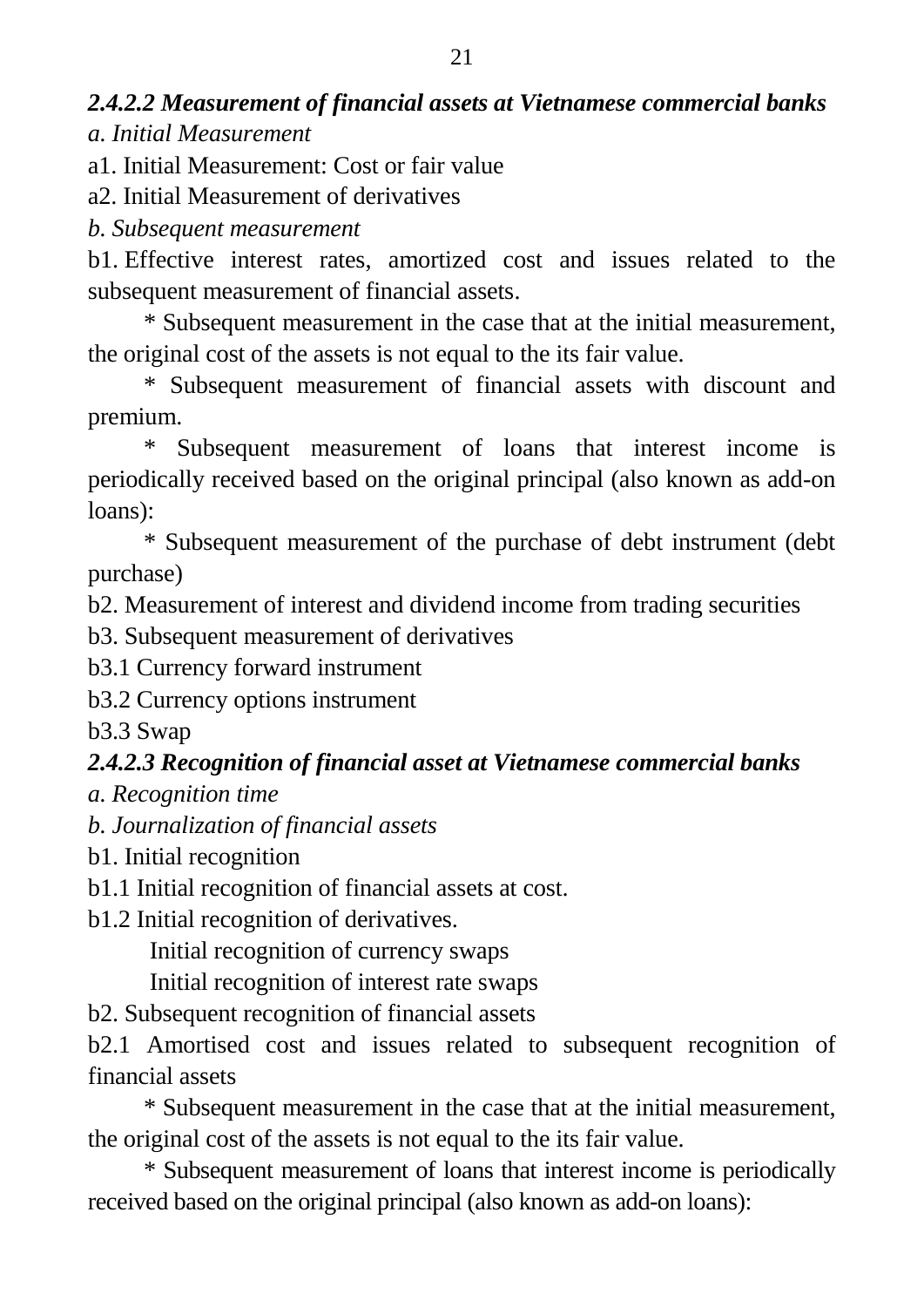\* Subsequent measurement of the purchase of debt instrument (debt purchase)

b2.2 Accounting for discounting the debt note issued by commercial banks on their own.

b2.3 Subsequent recognition of derivatives

Forward contracts, currency futures

Currency options

Currency swap

### *2.4.2.4 Impairment and provision for financial assets*

*a. Securities* 

*b. Loans*

*2.4.2.5 Disclosure of financial assets on financial statements*

### **Chapter 3**

# **SOLUTIONS TO IMPROVE THE ACCOUNTING FOR FINANCIAL ASSETS AT VIETNAMESE COMMERCIAL BANKS**

**3.1. PRINCIPLES IN IMPROVEMENT OF FINANCIAL ASSETS AT VIETNAMESE COMMERCIAL BANKS**

**3.2. SOLUTIONS TO IMPROVE THE ACCOUNTING FOR FINANCIAL ASSETS AT VIETNAMESE COMMERCIAL BANKS**

# **3.2.1 Improve classification of financial assets at Vietnamese commercial banks**

3.2.1.1 Classification of financial assets in general at Vietnamese commercial banks

3.2.1.2. Classification of financial assets arising from debt purchase and discounting debt notes

### **3.2.2 Measurement of financial assets at Vietnamese commercial banks**

3.2.2.1 Initial measurement of financial assets

a. Initial Measurement: Cost or fair value

b. Initial Measurement of derivatives

3.2.2.2 Subsequent measurement of financial assets

a. Effective interest rates, impairment and issues related to the subsequent measurement of financial assets.

*a1. Subsequent Measurement in case at initial measurement the original cost of the asset is not equal to the its fair value.*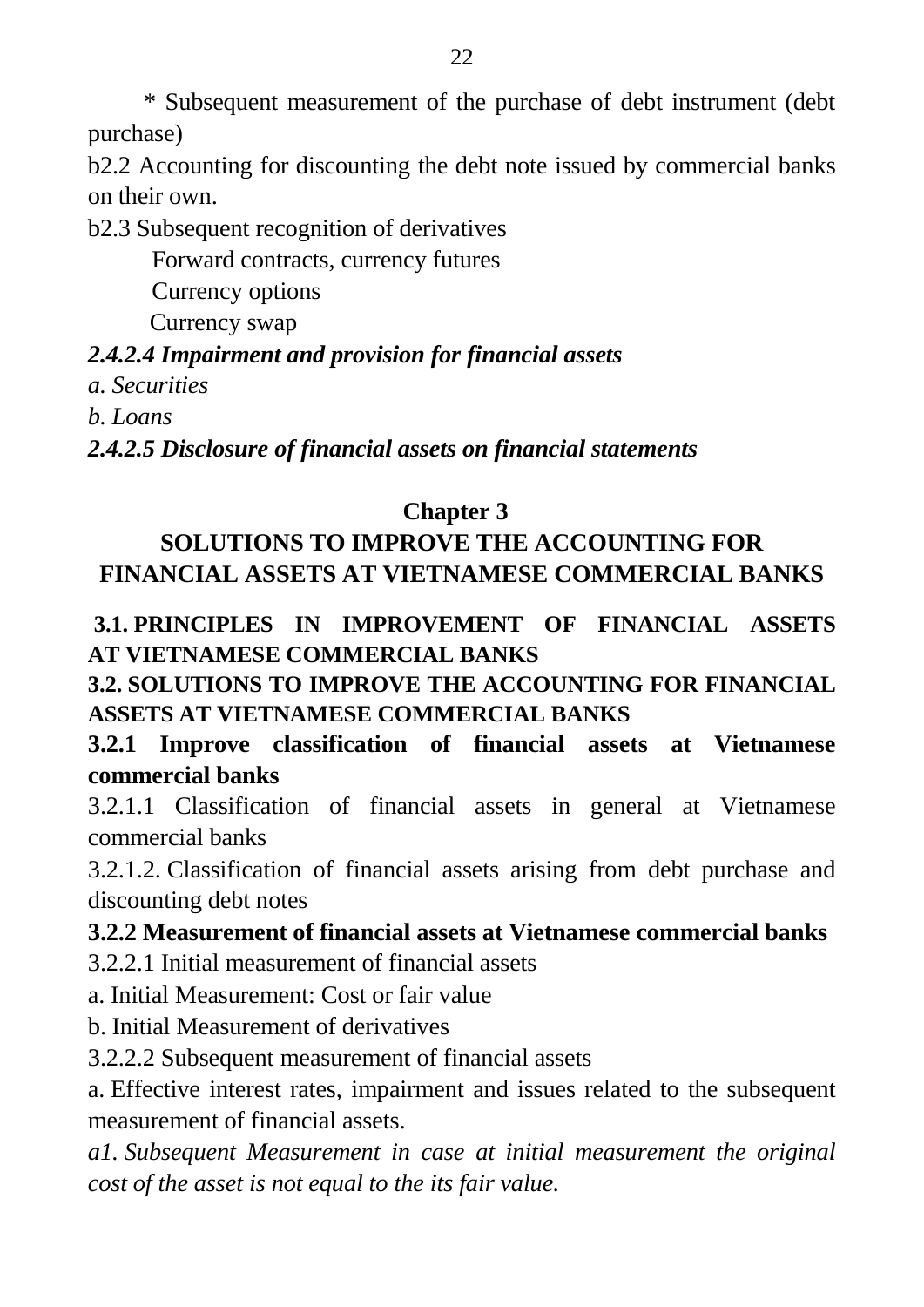*a2. Subsequent measurement of loans that interest income is periodically received based on the original principal (also known as add-on loans):*

*a3. Subsequent measurement of the purchase of debt instrument (debt purchase)*

b. Measurement of interest and dividend income from trading securities

c. Subsequent Measurement of derivatives

*c1. Futures and forwards*

*c2. Option.*

*c3. Swap* 

# **3.2.3 Recognition of financial assets at Vietnamese commercial banks**

3.2.3.1 The time of recognition of unlisted stocks and bonds

3.2.3.2 Journalization of financial assets

a. Initial journalization of financial assets

*a1. Initial journalization of financial assets in case the original cost of financial assets is not equal to its fair value.*

*a2. Initial journalization of derivatives*

b. Subsequent journalization of financial assets:

*b1. Effective interest rate, amortization and issues related to the subsequent recognition of financial assets.*

\* Subsequent journalization in case at initial measurement the original cost of the asset is not equal to the its fair value.

\* Subsequent journalization of loans that interest income is periodically received based on the original principal (also known as add-on loans):

\* Subsequent journalization of the purchase of debt instrument (debt purchase)

b2. Accounting for discounting the debt note issued by commercial banks on their own.

b3 Subsequent recognition of derivatives

*b3.1 Subsequent recognition of foreign exchange forward*

*b3.2 Subsequent recognition of the options*

*b3.3 Subsequent recognition of the interest rate swap*

# **3.2.4. Impairment and provision.**

# *3.2.4.1 Impairment of securities*

# *3.2.4.2 Impairment of loans (Loan loss provision)*

*Classification of loans to make loan loss provision in case there are exceptions related to debt classification.*

*Impairment and loan loss provision*

# **3.2.5 Disclosure of financial asset on financial statements**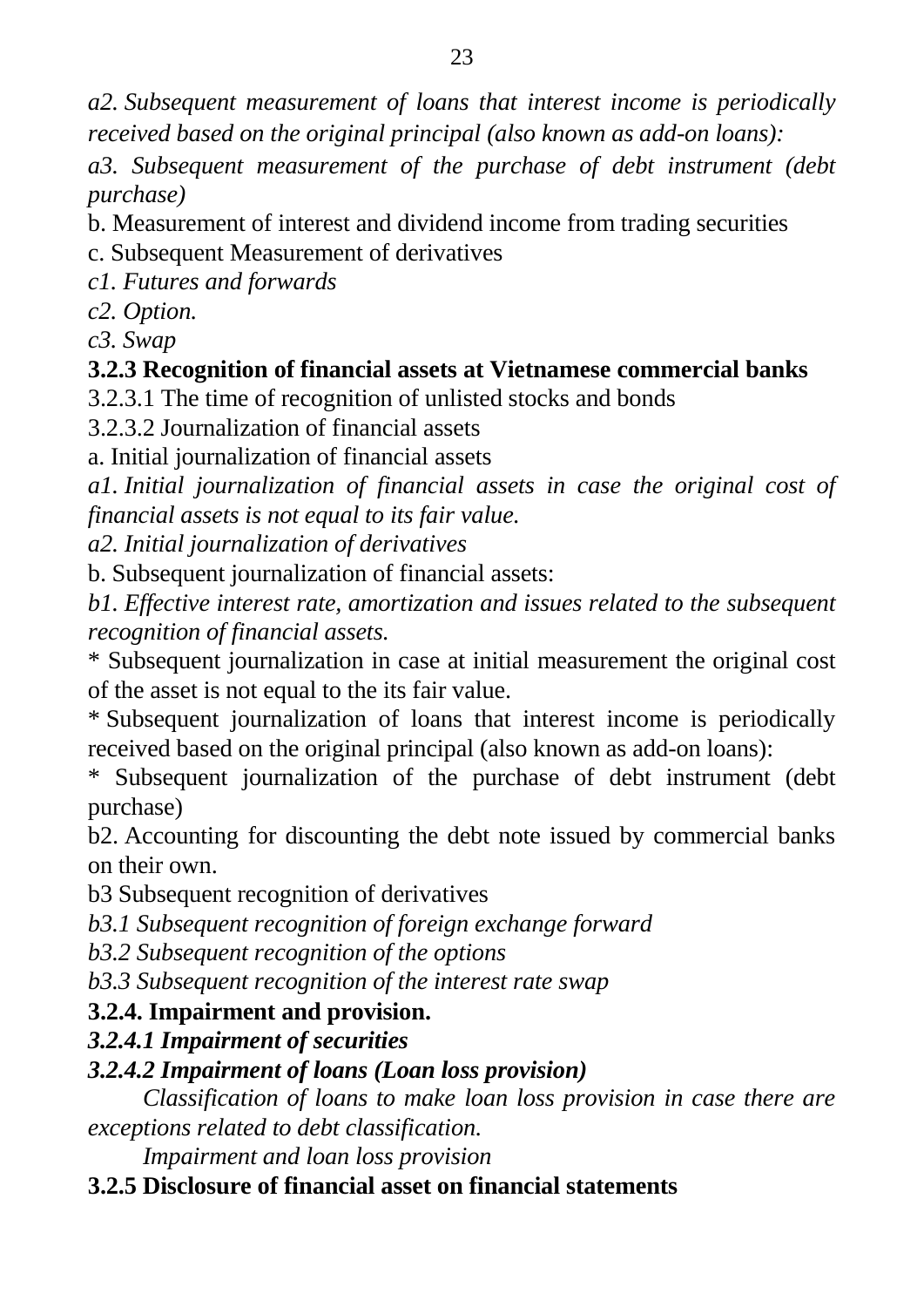#### **CONCLUSION**

Financial asset accounting is one of the main tasks of the accounting system at commercial banks and similar financial institutions. Therefore, improving the accounting for financial instruments in general and accounting of financial assets in particular at Vietnamese commercial banks is a matter of practical significance.

Chapter 1 of the thesis has summarized and clarified the theoritical content of financial asset accounting at commercial banks.

Chapter 2 of the thesis summarizes the legal framework on accounting for financial assets in Vietnam and the current situation of financial assets accounting in Vietnamese commercial banks. The thesis conducted a survey of the 2019 audited financial statements published by 30 commercial banks to collect information about financial assets as well as accounting policies for financial assets. In addition, the thesis implement a questionnaire survey for 12 banks to collect more detailed information that is not disclosed in the financial statements. From those research and survey results, the thesis makes an assessment on the achievement and ares for improvement of financial asset accounting at Vietnamese commercial banks.

On the basis of the assessments in Chapter 2, the development strategy of Vietnamese commercial banks to 2025, with a vision to 2030 and the principles of the improvement, chapter 3 of the thesis has proposed solutions as suggestion for Vietnamese commercial banks to improve the accounting of financial assets.

Although there have been many efforts made to research both the theoritical and practical perspectives related to financial asset accounting at Vietnamese commercial banks, but due to time constraints as well as the complexity of the subject, the thesis can not avoid shortcomings. The candidate considers this as initial research and wishes to receive recommendation from experts, teachers, managers and friends who are interested in this field so that the candidate can develop the outstandings in the next research.

*Sincerely thank.*